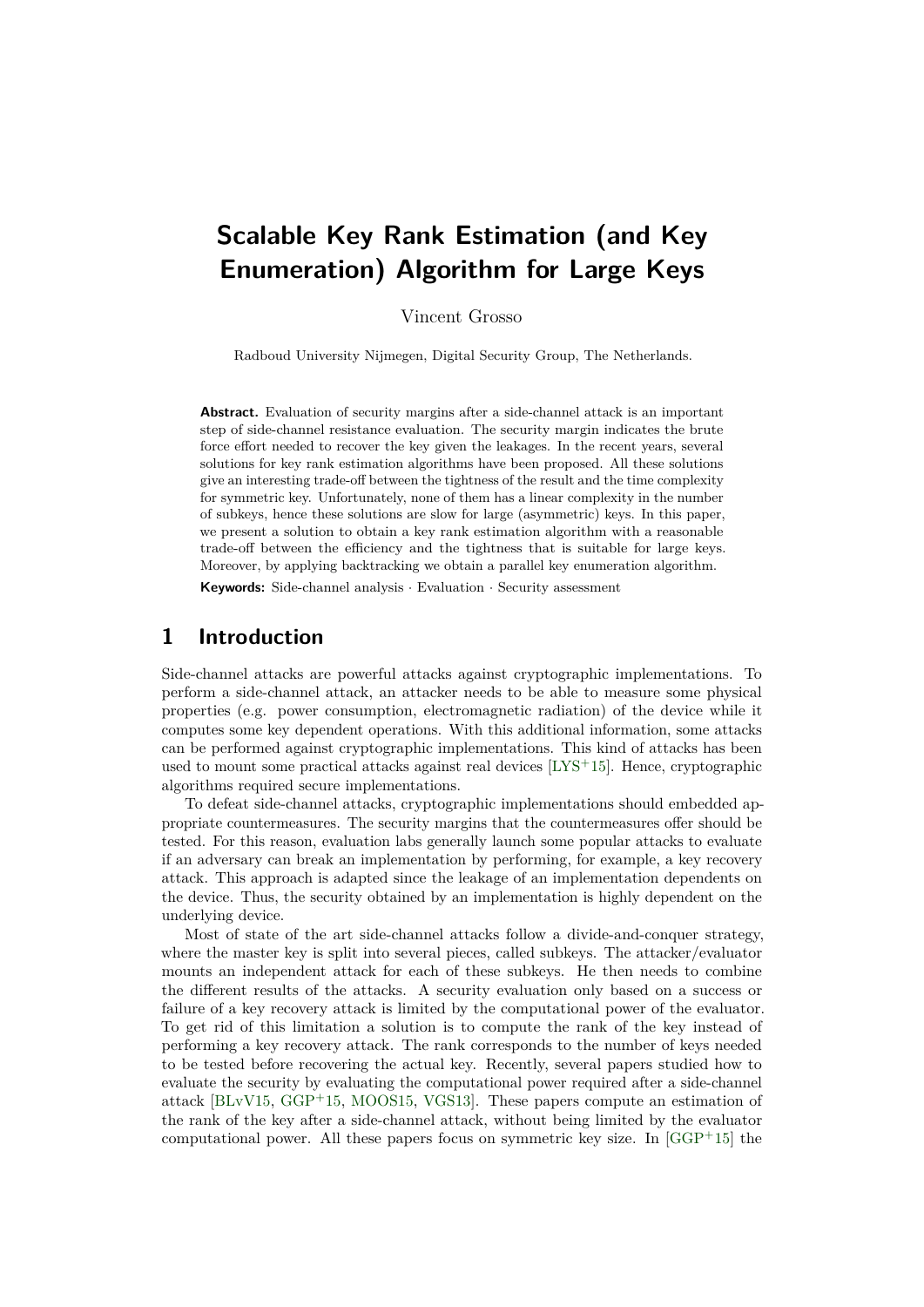authors managed to evaluate ranks for 1024-bit keys, but for larger keys, this solution could have some limitations.

**Our contributions.** We study the cost of the solution of Glowacz et al. for large keys. Next, we present a variation of this key rank estimation algorithm. This variation allows us to obtain a linear complexity of the algorithm in the number of subkeys.

We then derive some tighter bound for our construction. These tight bounds allow us to have an efficient and tight solution for key rank estimation for large keys (size greater than 1024 bits). Remark that our method offers a trade-off between efficiency and tightness of the result. That is a new feature for large key evaluation as the only efficient solution of Choudary and Popescu [\[CP17\]](#page-16-3) can not tighten the bounds provided.

Finally, by applying a similar idea as Poussier et al. [\[PSG16\]](#page-17-2), we transform our key rank algorithm to a key enumeration algorithm. This key enumeration algorithm could be useful when the CHES 2016 enumeration algorithm requires too much memory.

## **2 Background**

#### **2.1 Side-channel attacks**

For the rank estimation/key enumeration problems, the details on the divide-and-conquer attack are not necessary. We just need to specify the output of the attack. Let us assume that the attacker targets a *η*-bit master key. An adversary using a divide-and-conquer strategy will split this key into *ν* subkeys of (for simplicity equally sized)  $\kappa$  bits. For each subkey  $k_i$  the attacker will obtain a list of probability for each possible value of the key  $\mathcal{L}_i = \{ \Pr[k_i = 0 | \text{SCI}], \dots, \Pr[k_i = 2^{\kappa} - 1 | \text{SCI}] \}$ , where SCI stands for the side-channel information the adversary obtained. Divide-and-conquer strategy is useful as  $\nu \times 2^{\kappa}$  is smaller than  $2<sup>\eta</sup>$ . Note that if the adversary does not obtain probabilities, but scores it could either use a Bayesian extension [\[VGRS12\]](#page-17-3) or use direct results [\[CPS16\]](#page-16-4).

#### **2.2 Key enumeration algorithms**

From the result of an attack, either all the correct subkeys have the highest probability of the list of the candidate subkeys or the attacker need to test the most likely keys. Some solution exists to recombine this information in a smart way [\[BKM](#page-16-5)<sup>+</sup>15, [DW17,](#page-16-6) [MMOS17,](#page-17-4) [MOOS15,](#page-17-0) [PSG16,](#page-17-2) [VGRS12\]](#page-17-3). All these algorithms have been tested in a symmetric key setting and provide efficient solution.

The algorithms proposed in [\[BKM](#page-16-5)<sup>+</sup>15, [MOOS15,](#page-17-0) [PSG16\]](#page-17-2) can be separate in two phases: a construction phase (that is similar to key rank estimation) and a backtracking part that enumerates the keys. For symmetric keys setting, the first part (construction) is negligible in comparison to the second (backtracking).

#### **2.3 Rank estimation algorithms**

A rank estimation algorithm is a tool that allows an evaluator to estimate the brute force an attacker need to perform a successful side-channel attack, i.e. how many keys the attacker needs to test in the recombination phase before she recovers the actual key. As we want to evaluate security against a smart adversary we should assume that she can enumerate the keys from the most probable one to the least probable one (but still in its computational power limits).

**Definition 1** (Rank of the key)**.** The rank of the key *k* after a side-channel attack is defined as the number of keys that have a higher probability than *k*.

 $rank(k) = #\{k^* | Pr[k^*|SCI] \geq Pr[k|SCI]\}.$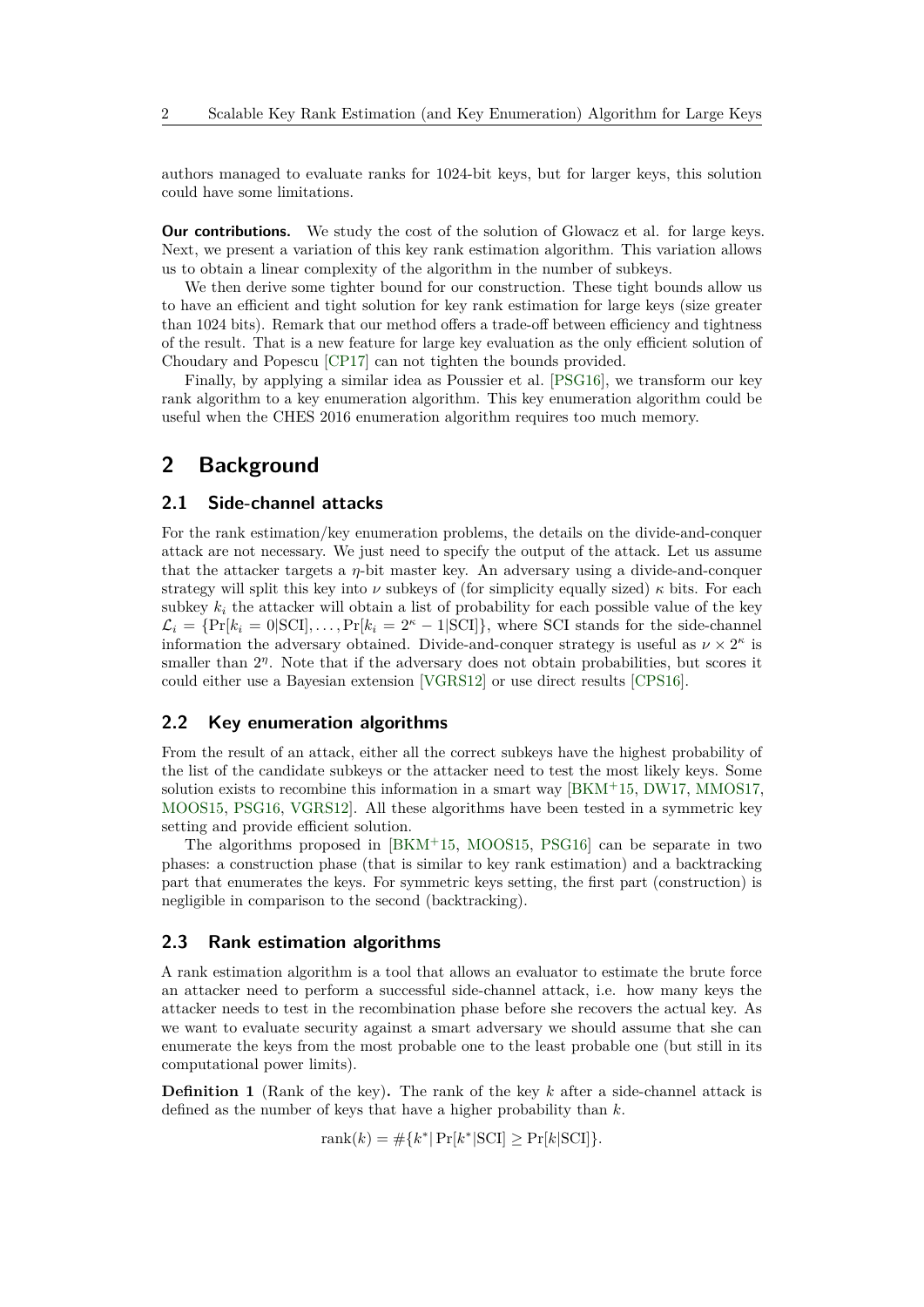Where  $\#$  stands for the cardinality of the set.

In the rest of this paper, the probability of a key is equal to the product of the probabilities of its subkeys. Hence, we suppose that the subkeys probabilities are independent, and so the different attacks.

The main advantage of using a key rank estimation algorithm is that an evaluator does not need to perform the brute force search to estimate the costs of such a search. In the past few years, several solutions have been proposed to solve this problem [\[BLvV15,](#page-16-1) [GGP](#page-16-2)<sup>+</sup>15, [MOOS15,](#page-17-0) [VGS13\]](#page-17-1). Among these solutions only [\[VGS13\]](#page-17-1) uses the probabilities and thus can compute the actual rank, if enough time and memory are given to the program. Remark this time could be (too) long and memory requirement could be (too) large. For that reason, several rank estimation algorithms have been proposed [\[BLvV15,](#page-16-1) [GGP](#page-16-2)<sup>+</sup>15, [MOOS15\]](#page-17-0). All these proposals share the same step that introduces error: they map the probabilities to integers (see [\[PGS15\]](#page-17-5) for a discussion on the errors introduced by algorithms that calculate security margins). Using this simplification they can estimate the rank of the key quite efficiently, with bounded error due to some truncation that appears during the conversion from real (float) to integer. Hence, these algorithms cannot compute the rank, but an upper bound (*rank*\_*upper*\_*bound*) and a lower bound (*rank*\_*lower*\_*bound*) of the rank.

**Definition 2** (Tightness)**.** We define the tightness of an estimation as the logarithm of the ratio between the upper and lower bound for the rank  $log_2\left(\frac{rank\_upper\_bound}{rank\_lower\_bound}\right)$ . When we manage to compute the exact rank of the key the tightness is 0. The tightness of an estimation gives an intuition on the accuracy of security margins.

These rank estimation algorithms are based on samples, they try one attack and calculate bounds on the rank. To obtain some indication of the security level of the device several experiments attacks are launched and results could be displayed in a security graph as proposed in [\[VGS13\]](#page-17-1).

Some other solutions exist to evaluate the security of a device that can be faster and adaptable for large keys [\[DFS15,](#page-16-7) [YEM14\]](#page-18-0). These solutions are based on metrics. However, the solutions based on metric could misestimate the actual computational power to recover a key, as pointed out in [\[PGS15\]](#page-17-5).

Another recent approach to evaluate the security for large keys has been presented in [\[CP17\]](#page-16-3). The authors propose instead of using the rank of the key to use the expected value of the key rank. They manage to compute quite efficient bound on the expected value of the key rank. Unfortunately, this result seems disconnected to the rank/enumeration problem. In [\[MMOS16\]](#page-17-6) the authors show the limitations to only use the expected value of the key rank. Moreover, the gap between the upper and lower bound can not be reduced. As the gap is between 5 and 10 bits it can be seen as too large for some cases.

In [\[CP17\]](#page-16-3) a list of pros and cons for some method to evaluate security margins are give. We list in Table [1](#page-3-0) some pros and cons for key ranking algorithms.

The tightness of rank estimation depends on the precision parameters for algorithms that have such parameter ( $[BLvV15, GGP+15, MOOS15]$  $[BLvV15, GGP+15, MOOS15]$  $[BLvV15, GGP+15, MOOS15]$  $[BLvV15, GGP+15, MOOS15]$  $[BLvV15, GGP+15, MOOS15]$ ). But also from the rank of the key and the distribution of probabilities. Thus giving formulas to compare time efficiency of different solutions in function of their tightness is difficult.

#### **2.4 The histogram solution**

Since our solution is based on the Glowacz et al. solution  $[GGP+15]$  $[GGP+15]$ , we give some more highlight on this solution. In the rest of the paper, we refer to this solution as FSE'15. The different steps of this algorithm can be summarized as follow:

1. *from multiplicative relation to additive relation*: since the subkeys are independent we have  $Pr[k_1, k_2|SCI] = Pr[k_1|SCI] \times Pr[k_2|SCI]$ . To use the FSE'15 solution we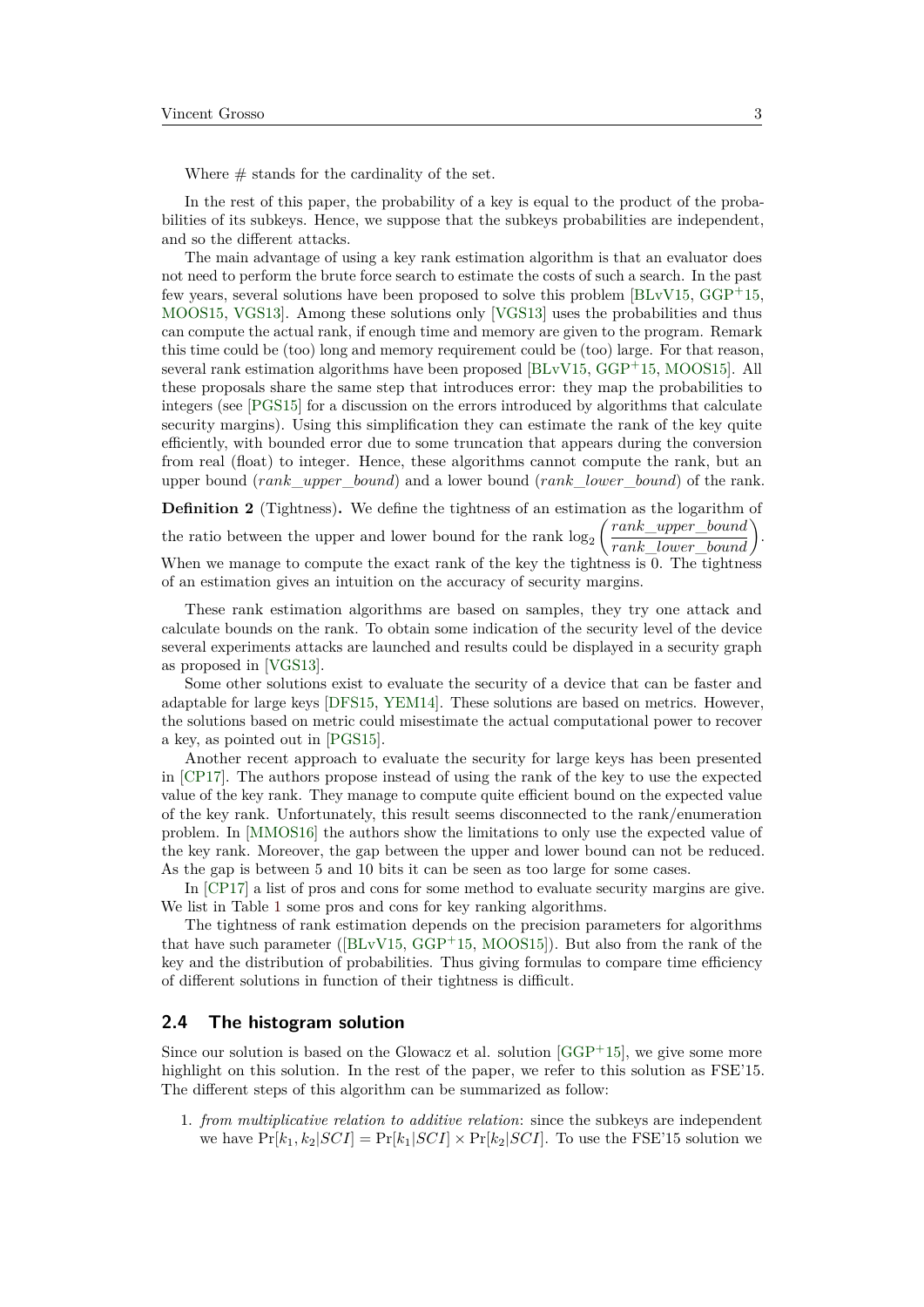<span id="page-3-0"></span>

| Method                         | Pros                         | Cons                        |
|--------------------------------|------------------------------|-----------------------------|
| Eurocrypt'13 [VGS13]           | First solution, can compute  | Quite slow, quite loose     |
|                                | the exact rank (in theory)   | bounds (in practice)        |
| Pro $ BLvV15 $                 | Efficient and tight solution | Quite slow for large keys   |
|                                | for small keys               | and reasonable tightness    |
| $FSE'15$ [GGP <sup>+</sup> 15] | Efficient and tight solution | Quite slow for large keys   |
|                                | for small keys               | and reasonable tightness    |
| Asiacrypt' 15 [MOOS15]         | Efficient and tight solution | Quite slow for large keys   |
|                                | for small keys               | and reasonable tightness    |
| $CT-RSA'17$ $(DW17)$           | Efficient solution           | Loose bound                 |
| <b>CHES'17 [CP17]</b>          | Really fast even for large   | Expected value of the rank, |
|                                | key                          | not rank estimation         |

**Table 1:** Comparison of key rank estimation algorithm

need an additive relation. For that reason, we use the logarithm of probabilities. Hence, we have  $\log(\Pr[k_1, k_2|SCI]) = \log(\Pr[k_1|SCI]) + \log(\Pr[k_2|SCI]).$ 

- 2. *from reals to integers*: in the FSE'15 solution, this step is done by casting the results of the side-channel attacks into histograms. For each subkey a histogram is built, the histograms should have the same bin size. the bin height corresponds to the number of candidate subkeys that have a log probability included between the limits of the bin. From now the log probability is assimilated to the center of the bin. The distance between the log probability and the center of the bin is half of the bin width.
- <span id="page-3-2"></span>3. *convolution of histograms*: the convolution of histograms gives us the distribution of the combination of the probabilities of different combination of subkeys. In order to have some meaningful probability at the end the histograms should have bins of equal size. Remark the height of *i*-th bin of *H*<sup>3</sup> that is the result of the convolution of  $H_1$  and  $h_2$  is  $H_3(i) = \sum_j H_1(j) \times H_2(i-j)$ . This is the number of couples of subkey candidates that have the sum of the estimated sum of log probabilities that correspond to the center of the bin *i*.
- 4. *calculate bound*: This is done by summing the bins that represent a higher log probability than the bin of the key's log probability ( $\pm$  the error bounds). Hence, having tight error bounds allow obtaining tighter results.

In listing [1](#page-3-1) we give a simplified version of the code of the two last steps.

Listing 1: Matlab implementation of FSE'15 solution.

<span id="page-3-3"></span><span id="page-3-1"></span>

| function $[\text{mini}, \text{maxi}] = \text{rank}(\text{hi}, \text{b})$ |                                                    |
|--------------------------------------------------------------------------|----------------------------------------------------|
| $%$ Inputs:                                                              |                                                    |
| $\%$ hi: the list of histogram score for each subkey (hi(subkey,:))      | $\begin{array}{c} 1 \\ 2 \\ 3 \\ 4 \end{array}$    |
| %b: the bin index of the log probability of the actual key               |                                                    |
| %Outputs                                                                 | $\vert$ 5                                          |
| %Mini the minimum rank of the key                                        |                                                    |
| %Maxi the maximum rank of the key                                        | $\begin{array}{c} 6 \\ 7 \end{array}$              |
| $[\dim,\sim]=\text{size(hi)};$                                           | $\boldsymbol{8}$                                   |
| $H=conv(hi(1,:),hi(2,:));$                                               |                                                    |
| for $i=3$ : dim                                                          |                                                    |
| $H=conv(H, hi(i,:))$ ;                                                   | $\begin{array}{c} 9 \\ 10 \\ 11 \\ 12 \end{array}$ |
| end                                                                      |                                                    |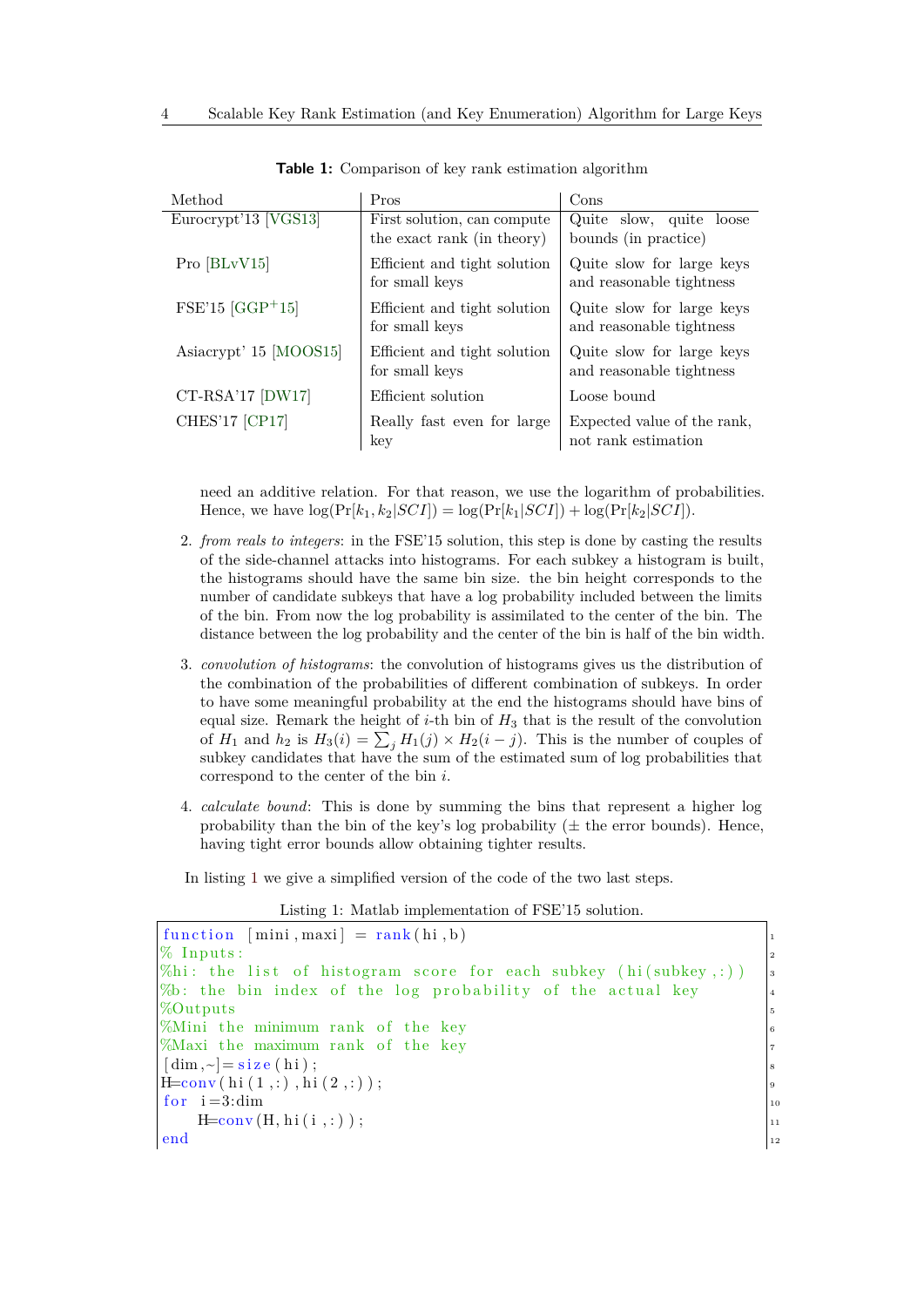```
\text{mini}=\text{sum}(H(b+(dim/2)+1:\text{length}(H)))); \qquad \qquadmaxi=sum(H(b-dim /2: length (H)));
end and the contract of the contract of the contract of the contract of the contract of the contract of the contract of the contract of the contract of the contract of the contract of the contract of the contract of the co
```
Since the histograms put every log probabilities in the bin center some error could appear. In  $[GGP+15]$  $[GGP+15]$  the authors show that the maximum distance in numbers of bin between a bin of a sum of log probabilities and the bin where the FSE algorithm could *ν* put it is  $\frac{2}{2}$ . That is why the minimum and maximum are shifted by such a value.

<span id="page-4-2"></span>**Example 1.** Let us assume we have two subkeys  $k_1, k_2$  of 3 bits. With the probabilities given in Table [2.](#page-4-0) As our histograms will use the logarithm of the probabilities (to have an additive relation), we also provide the logarithm values and also the key candidates' bin.

<span id="page-4-0"></span>**Table 2:** Probabilities of the different subkeys candidates and their logarithm and bin values.

|           |        | $k_{1}$    |                | $\scriptstyle k_2$ |            |     |  |
|-----------|--------|------------|----------------|--------------------|------------|-----|--|
| Candidate | Pr     | log        | bin            | Pr                 | $\log$     | bin |  |
| 0         | 0.6643 | $-0.5901$  | 1              | 0.0012             | $-9.7027$  | 3   |  |
|           | 0.2588 | $-1.9501$  |                | 0.0011             | $-9.8283$  | 3   |  |
| 2         | 0.0313 | $-4.9977$  | $\overline{2}$ | 0.3588             | $-1.4787$  |     |  |
| 3         | 0.0412 | $-4.6012$  | $\overline{2}$ | 0.0713             | $-3.8100$  |     |  |
| 4         | 0.0001 | $-13.2877$ | 4              | 0.5643             | $-0.8255$  |     |  |
| 5         | 0.0020 | $-8.9658$  | 3              | 0.0012             | $-9.7027$  | 3   |  |
| 6         | 0.0013 | $-9.5873$  | 3              | 0.00005            | $-14.2877$ | 4   |  |
|           | 0.0010 | $-9.9658$  | 3              | 0.00205            | $-8.9302$  | 3   |  |

We construct the histograms as follows. The bin 1 corresponds to the number of keys with logarithm probabilities between -16 and -12, the bin 2 corresponds to the number of keys with logarithm probabilities between -12 and -8, the bin 3 corresponds to the number of keys with logarithm probabilities between -8 and -4 and the bin 4 corresponds to the number of key with logarithm probabilities between -4 and 0. The histograms are displayed in Figure [1.](#page-4-1)

<span id="page-4-1"></span>

**Figure 1:** The histograms for the two subkeys.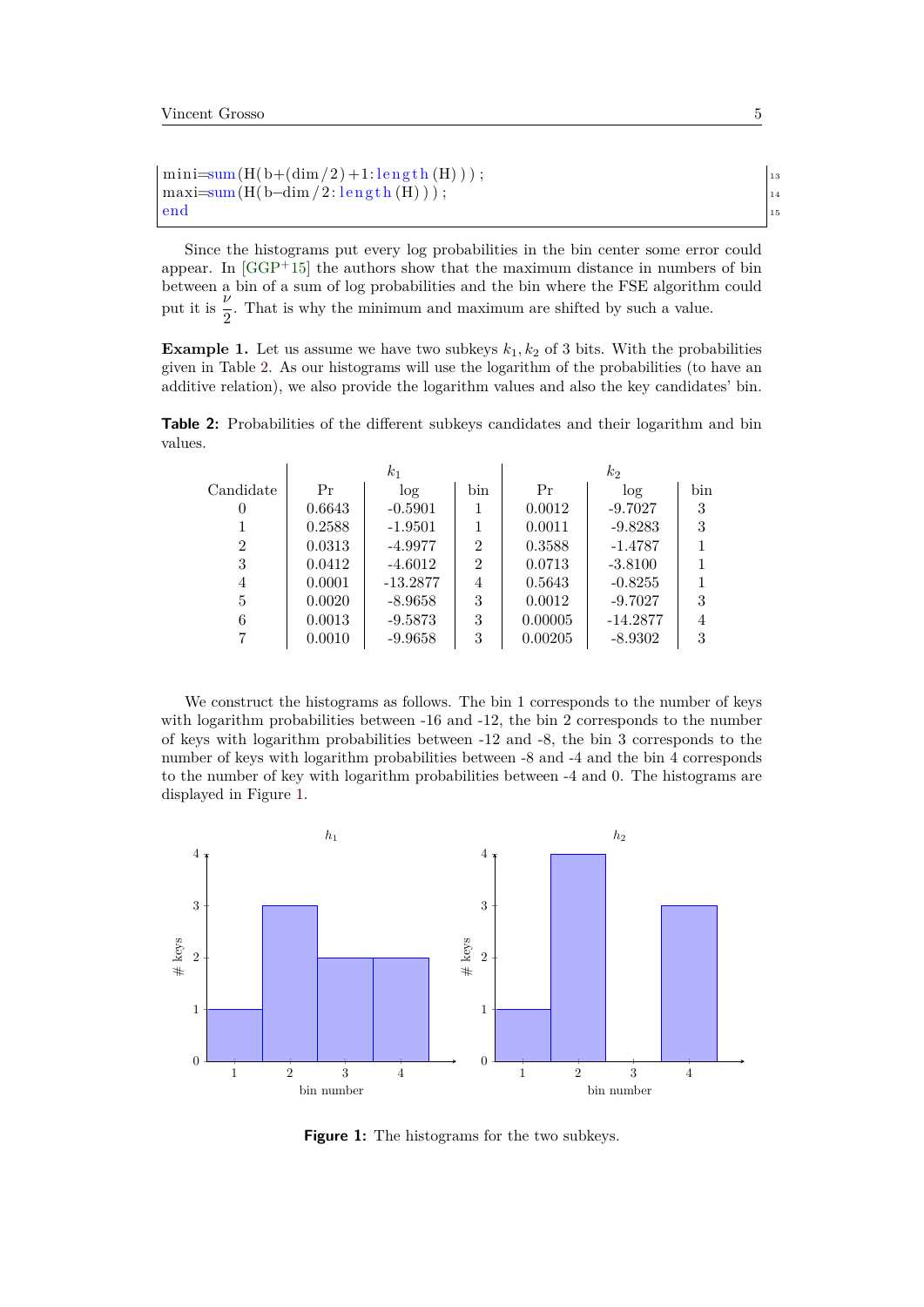$h_1$  is the histogram for the subkey candidates of  $k_1$ . The sum of the bins gives us 8 that is the number of subkey candidates.  $h_2$  is the histogram for the subkey candidates of  $k_2$ . Then by performing the convolution we have the distribution of all possible couple

<span id="page-5-0"></span>for the subkeys  $(k_1, k_2)$ . In the histogram of Figure [2,](#page-5-0) the bin 1 should correspond to the



**Figure 2:** The convolution result.

number of couples of candidate keys with logarithm probabilities between -30 and -26, since we only look at the center of the bin some error could appear here.

The most expensive part of such an algorithm is the part [3,](#page-3-2) or loop for of line [10](#page-3-3) in listing [1.](#page-3-1) We need to perform *nb*\_*subkeys* − 1 convolution, each convolution having a cost in  $nlog(n)$  when FFT is used. Remark this *n* is the size of the outputted histogram (and thus on the number of convolutions already performed), that means the cost of convolution became more and more expensive as the size of the histogram *H* grows. It comes out that the cost of the rank estimation of Glowacz et al. grows not linearly with the number of subkeys. This observation is validated by experiments in Section [4.](#page-10-0)

During the computation, we need to use large numbers (a bin can contain a number between 0 and  $2^{\eta}$ ). Hence, to avoid precision error due to large number we need to use large integer library and/or the Chinese remainder theorem as proposed in Appendix B of  $[GGP+15]$  $[GGP+15]$ .

Another limitation for large keys is the size of the histogram that will grow linearly in the number of subkeys. After the convolution *i*-th the size of the histogram  $H$  is of size  $(i-1) \times dim$ , the value stored in that table could go up to  $2<sup>\eta</sup>$ . This could be expensive for large key and high precision. The FSE'15 solution needs to store the last histogram.

<span id="page-5-1"></span>**Example 2.** That means for histograms with  $2^{16}$  bins and for a key of 256 subkeys, we need to store a table of  $\simeq 2^{24}$  values. These values are integers of at most 2048 bits (if subkeys are bytes). That means around 4GB.

If the size of the key doubles the memory required double. Remark for the enumeration all intermediate histograms need to be stored to apply the backtracking solution this could require some large amount of memory.

# **3 Scalable rank estimation algorithm**

The main idea of our solution is to keep histogram with a constant number of bins. This is achieved by batching two by two the bins of the convolution's result histograms (line [20](#page-6-0)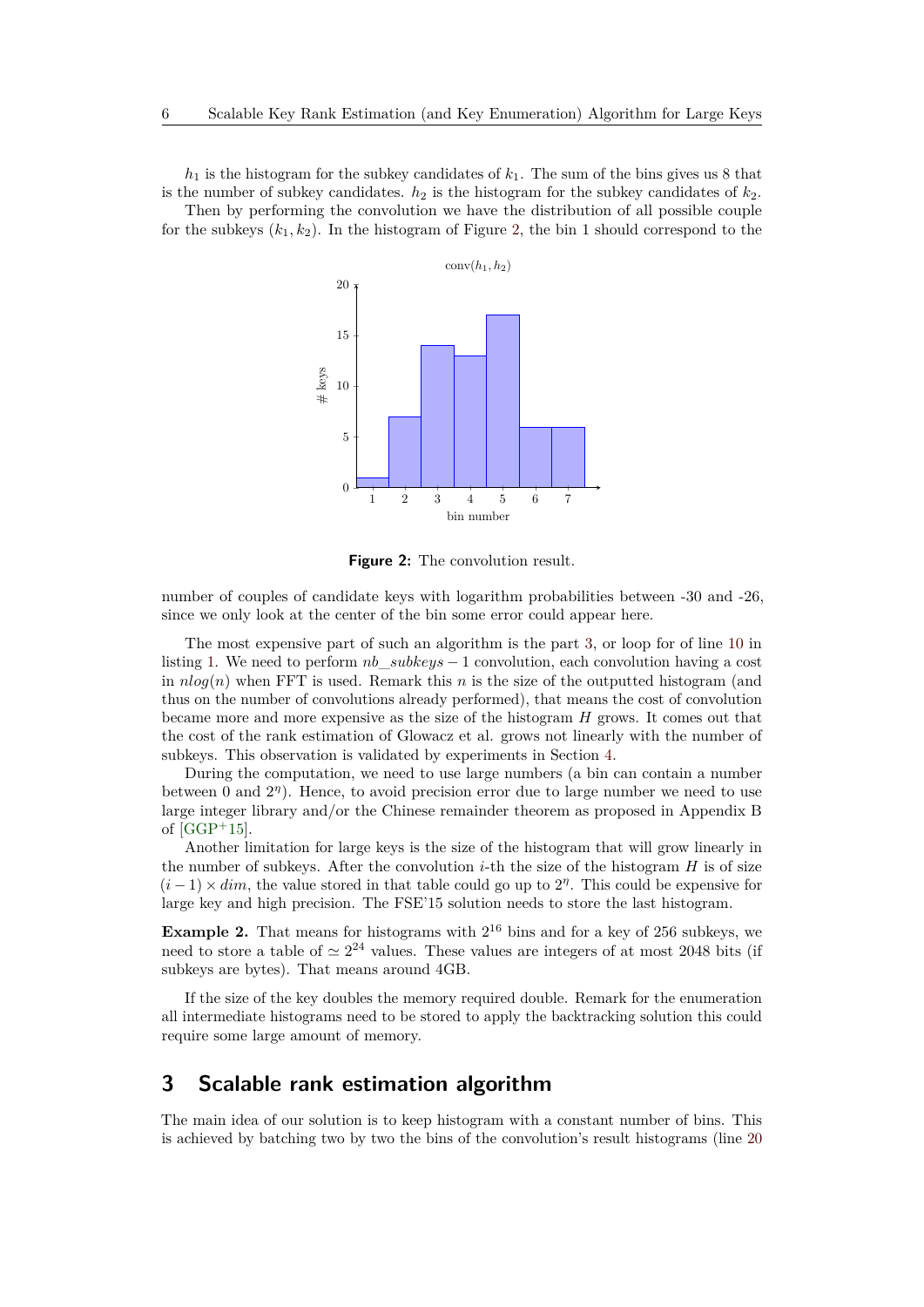<span id="page-6-1"></span>in listing [2\)](#page-6-1).

Listing 2: Matlab implementation of our solution.

```
function [\min, \max] = \text{rank}(h\mathbf{i})% Inputs:
\%hi: the list of histogram score for each subkey (hi(subkey,:))
% the bin index of the log probability of the actual key
%Outputs 5
\%Mini the minimum rank of the key \frac{1}{6}%Maxi the maximum rank of the key
\lceil \dim, \sim \rceil = \text{size}(\text{hi});H2=c e l l (\log 2 (\dim) , \dim/2);
for i = 2:2: dim \vert u \vertH = conv(hi(i-1,:), hi(i,:));H2\{1, i/2\} = [H(2:2: length(H)), 0] + H(1:2: length(H));\blacksquareend\blacksquare\dim=\dim/2;
j = 1;while \dim > 1 \qquad 16
   j=j+1; 17for i = 2:2: dim |18H=conv(H2{j-1,i-1},H2{j-1,i}); 199
      H2\{j, i/2\} = [H(2:2: length(H)), 0] + H(1:2: length(H));end and 21 and 22 and 22 and 22 and 22 and 22 and 22 and 22 and 22 and 22 and 22 and 22 and 22 and 22 and 22 and 22 and 22 and 22 and 22 and 22 and 22 and 22 and 22 and 22 and 22 and 22 and 22 and 22 and 22 and 22 and 22 a
    \dim=\dim/2;
end _{23}\min_{z}=\sum_{i=1}^{\infty} (H2{ j, 1} ( b+error (dim ) +1: length (H2{ j, 1} ) ) ;
\text{maxi}=\text{sum}(H_2\{j,1\})+\text{error}(\text{dim}): \text{length}(H_2\{j,1\})); \qquad \qquad \frac{1}{25}end _{2e}
```
<span id="page-6-0"></span>Where the error function is a function that gives the approximation error due to our casting and batching. This function and the values outputted are discussed in Subsection [3.3.](#page-8-0)

As for the FSE'15 solution we perform convolution on histograms and obtain the histogram *H*, but after this step we batch bins in pairs and obtain the histogram  $H_2$ . The *i*-th bin of  $H_2$  is equal to the sum of the 2*i*-th and the 2*i* + 1-th bins of *H*,  $H_2(i)$  =  $H(2i) + H(2i + 1)$ . Doing so  $H_2$  has the same number of bins as the initial histogram. But then the bin size of the histogram after the batching is twice as large as the bin size of the loop input histograms.

For rank estimation, we need to perform convolution between histogram with equally sized bins. By performing the batching we increase the width of the bins. To solve the problem we use a recursive approach, we do convolutions of histograms two by two, batch and start a new level of convolutions. Hence we perform convolution in a tree like structure, see the right part of Figure [4.](#page-7-0)

**Example [3.](#page-7-1)** In our example [1,](#page-4-2) the batching step outputs the histogram in figure 3. The batching step merge bin 2 by 2. That means the first bin in the new histogram corresponds to the sum of the bins 1 and 2 from the result of the convolution histogram of figure [2.](#page-5-0)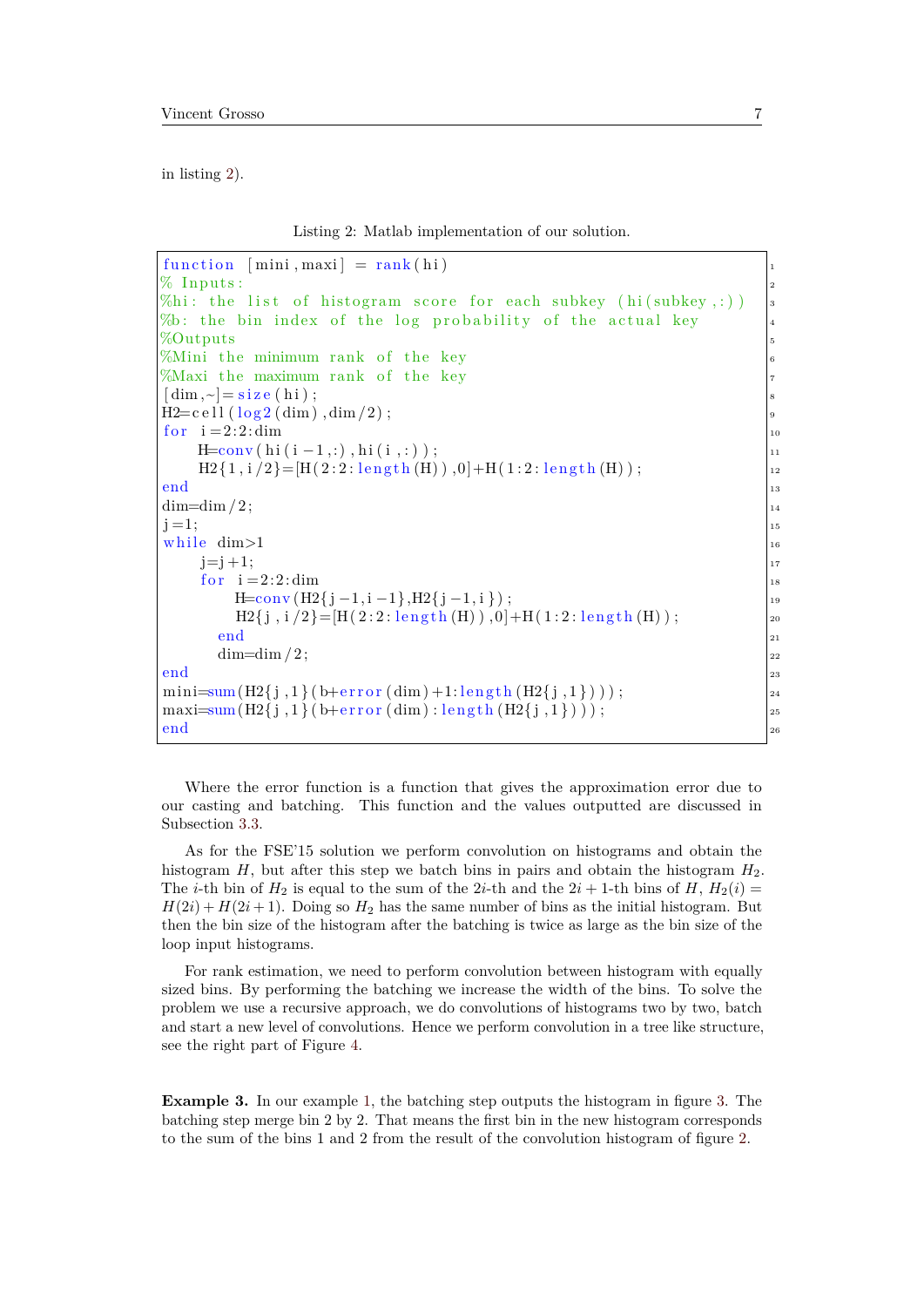<span id="page-7-1"></span>

**Figure 3:** The batched result.

#### **3.1 On the time complexity**

Our algorithm performs the same number of convolutions as FSE'15. But in our solution, the size (i.e. the number of bins) of the histogram stays the same, the bin size increase.

<span id="page-7-0"></span>

**Figure 4:** Representation of the FSE'15 solution (left) and ours (right).

While for the FSE'15 solution the size of  $H_i$  histograms grows,  $size(H_i) = ((i + 1) \times$  $nb\_bin\_init$  – *i*, the size of the  $H_2$  histograms in our solution stay the same as the initial histograms, i.e.  $size(H_2) = nb$  *bin init*. That means that convolution in level 1 of the tree (right part of figure [4\)](#page-7-0) should require similar computation as the convolution in the last level. Thus, we expect for our solution to have a time that grows linearly with the number of subkeys. This is verified by experiments in Subsection [4.1.](#page-10-1)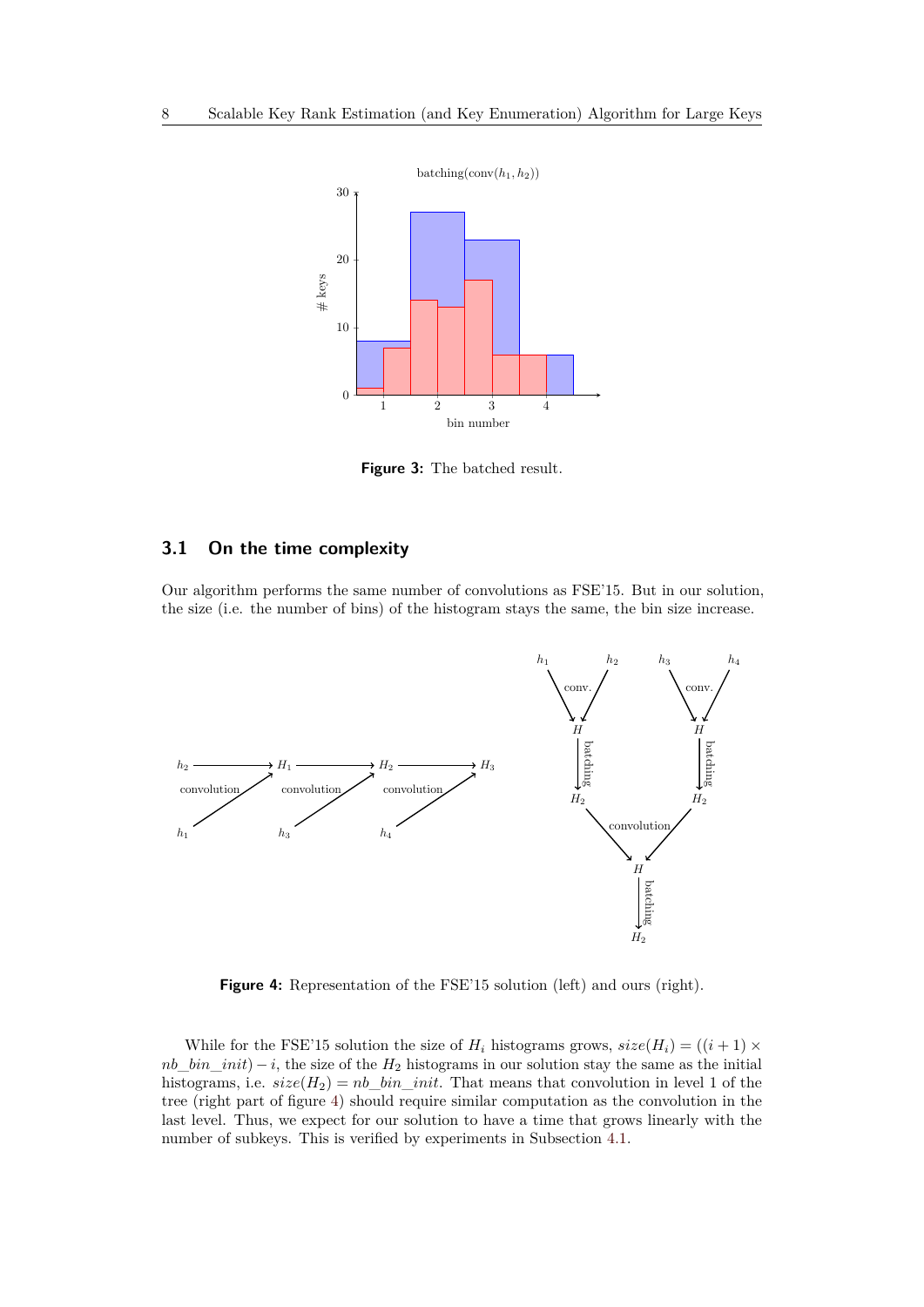#### **3.2 On memory complexity**

As we can see on the figure [4](#page-7-0) our method is a tree exploration. That means we can explore it in breadth first or in depth first search.

In the case of a breadth first search, the most expensive step we have to store is the batched histograms after the first step of convolutions, in that case, we need to store *ν* tables of *nb bin init* values. If the size of the key doubles the memory required double.

**Example 4.** For the same values as example [2,](#page-5-1)  $2^{16}$  bins and  $256$  subkeys, we need to store 2 <sup>23</sup> values. That is around 2 GB.

In the case of depth first search, we need to store at most one batched histogram per level  $(\log_2 \nu)$ . If the size of the key doubles the memory required increase by one histogram.

**Example 5.** For the same values as example [2,](#page-5-1) we need to store  $2^{19}$  values. That is around 128 MB.

For simplicity we describe in listing [2](#page-6-1) the breadth first search.

#### <span id="page-8-0"></span>**3.3 Bounded error**

The tight bounds we obtain for our method lead to efficient tight results. The error is introduced when we cast real numbers into integers as for FSE'15. Our solution also introduces error when the batching step is performed.

For the rounding error that appears when we goes from real numbers to integers. For every log probability of a subkey candidate  $k = i$  and for histogram of bin width  $2\epsilon$  there exist a bin  $b_i$  of center  $c_i$  such that  $c_i - \epsilon \leq \log(\Pr[k = i]) \leq c_i + \epsilon$ .

If we look at the combined candidate  $(k_1 = i, k_2 = j)$  we know that for the initial histogram we have:

$$
c_i - \epsilon \le \log(\Pr[k_1 = i]) \le c_i + \epsilon
$$
  

$$
c_j - \epsilon \le \log(\Pr[k_2 = j]) \le c_j + \epsilon.
$$

By summing the inequalities we obtain:

$$
c_i + c_j - 2\epsilon \le \log(\Pr[k_1 = i]) + \log(\Pr[k_2 = j]) \le c_i + c_j + 2\epsilon.
$$

The convolution will consider that the couple  $(k_1 = i, k_2 = j)$  has log probability  $c_i + c_j$ . Hence the distance between the real log probability and the log probability considered by the convolution is  $2\epsilon$ . If we add  $\nu$  of such inequalities the distance between the real log probability and its bin is bounded by  $\nu \epsilon$ . That is the bound of the FSE'15 method.

In our case we have also to consider the batching step. Remark when we batch the bins of width *w* center  $c_i$ ,  $c_{i+1}$  (resp.  $c_{i-1}$ ,  $c_i$ ), the new center is  $\frac{c_i + c_{i+1}}{2} = c_i + \frac{w}{2}$  $rac{\infty}{2}$  (resp.  $c_{i-1} + c_i$  $\frac{1 + c_i}{2} = c_i - \frac{w}{2}$  $\frac{\infty}{2}$ ). That means we have the inequality:

$$
c_i - \frac{w}{2} \leq batch(c_i) \leq c_i - \frac{w}{2}.
$$

Putting the two errors for each level in our tree we double the error of the histograms inputs and add an error of half bin width of histogram inputs. For the first level, we will have:

$$
batch(c_i+c_j)-3\epsilon \le c_i+c_j-2\epsilon \le \log(Pr[k_1 = i]) + \log(Pr[k_2 = j]) \le c_i+c_j+2\epsilon \le batch(c_i+c_j)+3\epsilon.
$$

By iterating the error propagation we obtain error for our method. Some values of errors for different numbers of subkeys are displayed in Table [3.](#page-9-0) Remark the error can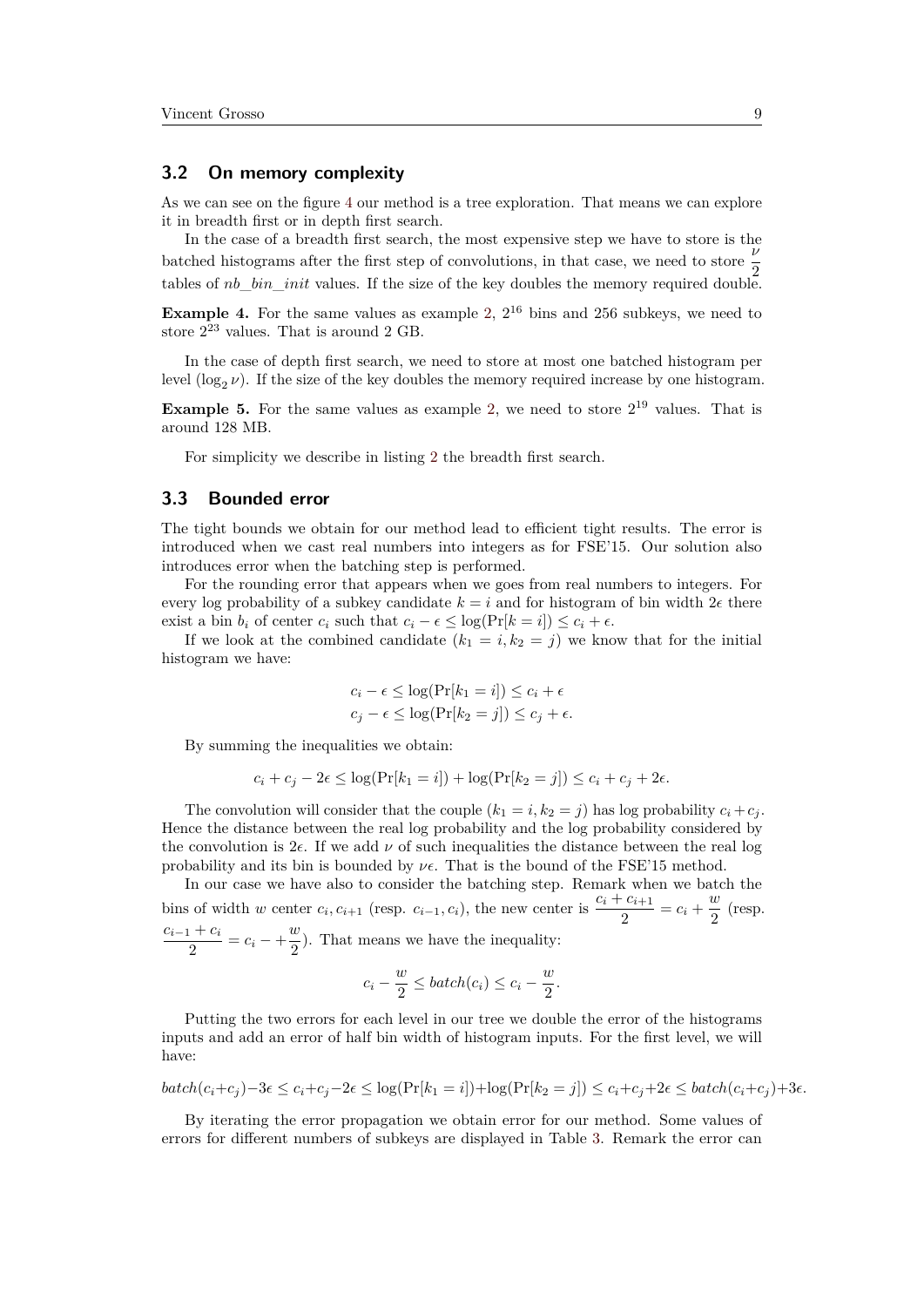be calculated by the following formula if the input histograms at the first level have bin width  $2\epsilon$ :

$$
error = \nu \epsilon + \lceil \log_2(\nu) \rceil \frac{\nu}{2} \epsilon.
$$

Remark that the final histogram has bin width of  $2^{\nu+1} \epsilon$ 

<span id="page-9-0"></span>**Table 3:** Error evolution for our method, we assume that initial histogram have bin width of  $2\epsilon$ .

| $\nu$          | bin width final histogram | error         |
|----------------|---------------------------|---------------|
| 1              | $2\epsilon$               | $\epsilon$    |
| $\overline{2}$ | $4\epsilon$               | $3\epsilon$   |
| 4              | $8\epsilon$               | $8\epsilon$   |
| 8              | $16\epsilon$              | $20\epsilon$  |
| 16             | $32\epsilon$              | $48\epsilon$  |
| 32             | $64\epsilon$              | $112\epsilon$ |
| 64             | $128\epsilon$             | $256\epsilon$ |

We do not give error bounds as a number of bins as for FSE as the size of our bins are large calculate the lower and upper bins from the log probability of the key  $\pm$  error give a better result than starting from the bin center of the log probability  $\pm$  number of margin bins.

Remark that such approach to calculate the error bound could be applied to the case of non equally sized histograms. In such a case we can have more bins close to the actual bin of the key. This may lead to tighter bounds on the rank.

#### **3.4 Non power of 2 cases**

If the number of subkeys is not a power of two our first convolution step (line [10](#page-6-2) in listing [2\)](#page-6-1) should be adapted as described in listing [3.](#page-9-1)

Listing 3: Matlab implementation for non power of 2.

```
function [\text{mini}, \text{maxi}] = \text{rank3}(\text{hi}, \text{b})% Inputs:
%hi: the matrix of histogram score for each subkey (hi (subkey, :)
    )
[\dim, \mathrm{shi}] = \mathrm{size}(\mathrm{hi});tmp = floor (log 2 (dim))H2=c e l l ( c e i l ( l o g 2 (dim ) ), dim / 2 );
for i = 2:2:dim -tmpH=conv(hi(i-1,:),hi(i,:));H2\{1, i/2\} = [H(2:2: length(H)), 0] + H(1:2: length(H));end and the contract of the contract of the contract of the contract of the contract of the contract of the contract of the contract of the contract of the contract of the contract of the contract of the contract of the co
for \text{ i}=dim-tmp+1:dim \text{ } 11
    H2\{1, i/2\} = h1(i, 2:2: shi) + hi(i, 1:2: shi);\blacksquareend\blacksquare
```
During the first step of convolutions, we perform a reduced number of convolutions such that at the end of this step the number of histograms is a power of 2. To keep the histograms with the same bin size we need to perform batching on all histograms, even the ones that do not go to the first convolution loop.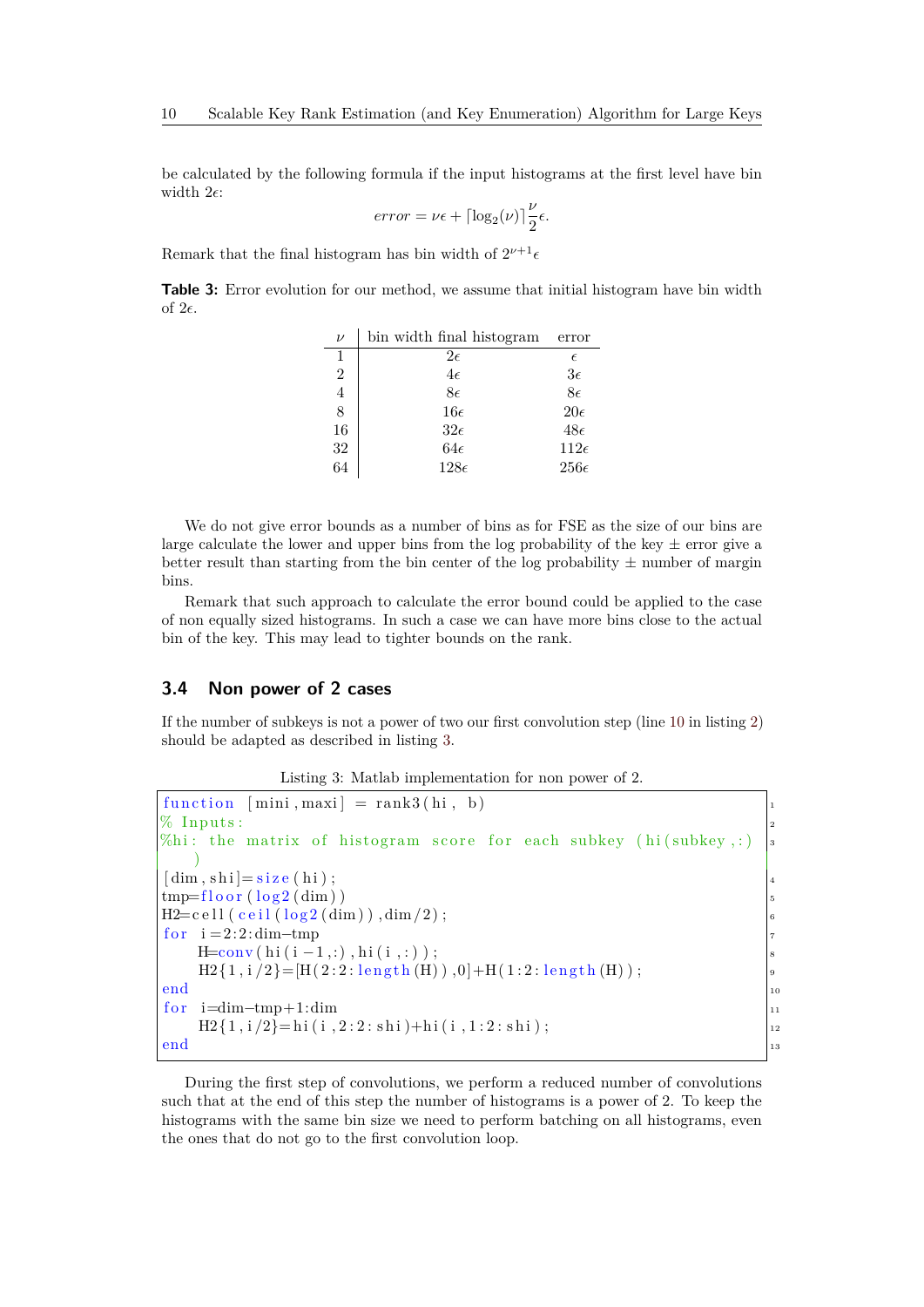## <span id="page-10-0"></span>**4 Experiments**

We compare the efficiency of different approaches of key ranking based on histograms (i.e. FSE'15 and our method) in terms of time efficiency and precision.

In all our experiment we consider simulations. We target the memory loading of the key (or subkeys). The memory load target seems to fit the assumption of independence of subkeys for large keys. Note that such attacks have been used, for example against Mifare DESFire [\[OP11\]](#page-17-7).

We assume that the attacker was able to perfectly recovered the leakage function.

For our experiments, we have a set of parameters that we modify that we detailed hereafter.

- *The number of subkeys.* The number of subkeys is the principal parameters we want to compare. In particular, we want to verify the good performance of our method when the number of subkeys increases.
- *The precision.* The precision is an important point of comparison for rank estimation algorithms. In our case, we compare histogram based solution the precision is the number of bins. Note that the precision and the tightness are different notions. The precision is a parameter of the solution, while the tightness is obtained from the output of the algorithm and the tightness depends on several parameters (e.g. rank, leakage function, precision . . . ).
- *The leakage function.* As we target the memory load of a subkey we can observe only one output of the leakage function  $\mathcal{L}$ . The only observation we get is  $\mathcal{L}(k) + \mathcal{N}$ , where  $k$  is the subkey and  $\mathcal N$  is some noise. If we perform several measurements for the same subkey we will observe the same deterministic part of the leakage. Hence, if  $\mathcal{L}(k_1) = \mathcal{L}(k_2)$ , we will obtain the same probability for  $k_1$  and  $k_2$ . Such a property will impact the tightness result of any key rank algorithm that targets such values.
- *The noise.* We consider white Gaussian noise with different variance noise. As we can observe only one deterministic value per subkey, the number of trace and noise are directly linked, as more measurement will allow dividing the noise.
- *The size of the subkeys.* For our experiments, we target 8-bit subkeys. The size of subkeys has an impact mostly on the creation of histogram as we need to enumerate all subkeys. But this could be done as a side-channel attack is possible on the subkeys.

<span id="page-10-2"></span>All these parameters and the values used are summarized in Table [4.](#page-10-2)

**Table 4:** Parameters of our simulation and their principal values

| Parameter         | Values                                                               |
|-------------------|----------------------------------------------------------------------|
| number of subkeys | 16, 32, 64, 128, 256, 512, 1024                                      |
| precision         | $2^8, 2^{12}, 2^{16}$                                                |
| leakage function  | Identity, Hamming weight                                             |
| noise variance    | $2^3, 2^2, 2^1, 2^0, 2^{-1}, 2^{-2}, 2^{-3}, 2^{-4}, \ldots, 2^{-8}$ |
| size of subkeys   | 8-bit                                                                |

#### <span id="page-10-1"></span>**4.1 Same precision**

First, we compare our method with the FSE'15 method for the same number of bins. In a first time, we just check that our method gives loose bounds. Indeed for the results, we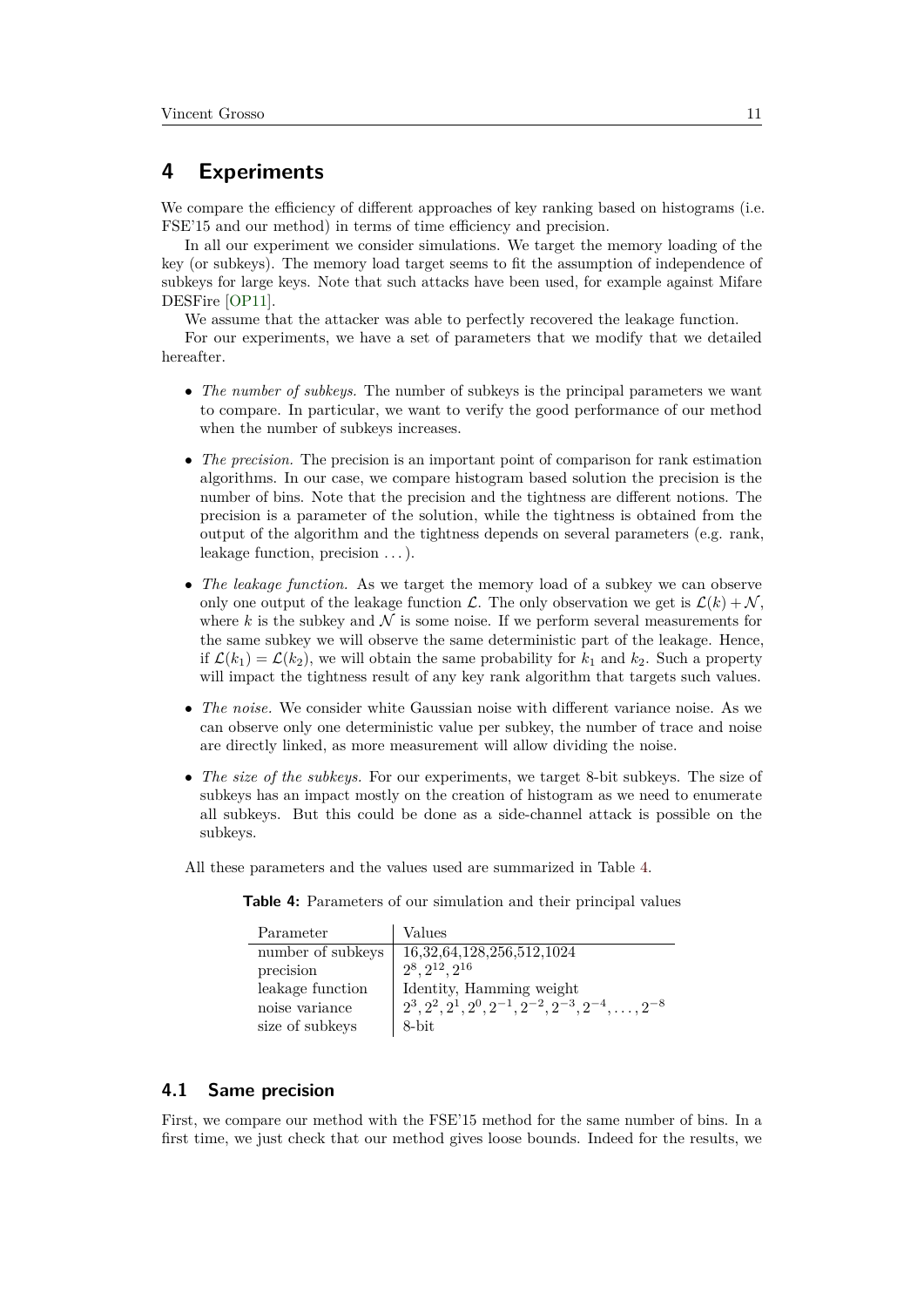get the max rank of our method is higher than the max rank of FSE and the min of our method is lower than the min of FSE'15. This is a sanity check for our method. Result are display in Tables [5](#page-11-0) and [6.](#page-11-1)

|            | $\sigma$      | 8       | 4       | 2       |          | 0.5       | 0.25       |
|------------|---------------|---------|---------|---------|----------|-----------|------------|
| <b>FSE</b> | $\log_2(max)$ | 127.231 | 126.966 | 119.386 | 108.297  | 105       | 88.2963    |
|            | $\log_2(min)$ | 127.224 | 126.956 | 119.332 | 108.159  | 104.778   | 87.6903    |
| Ours       | $\log_2(max)$ | 127.234 | 126.968 | 119.426 | 108.341  | 105.16    | 88.4205    |
|            | $\log_2(min)$ | 127.211 | 126.929 | 119.222 | 107.815  | 104.31    | 85.9786    |
|            |               |         |         |         |          |           |            |
|            | $\sigma$      | 0.125   | 0.0625  | 0.03125 | 0.015625 | 0.0078125 | 0.00390625 |
|            | $\log_2(max)$ | 69.405  | 58.2386 | 38.3047 | 25.8204  | 5.2854    |            |
| <b>FSE</b> | $\log_2(min)$ | 68.6052 | 57.6567 | 37.4963 | 25.2285  | 4.58496   |            |
| Ours       | $\log_2(max)$ | 69.6631 | 58.7153 | 38.8743 | 26.1853  | 5.39232   |            |

<span id="page-11-0"></span>**Table 5:** Result for our method versus FSE'15 for 16 subkeys,  $2^{12}$  bins, identity leakage.

<span id="page-11-1"></span>**Table 6:** Result for our method versus FSE'15 for 16 subkeys,  $2^{12}$  bins, hamming weight leakage.

|      | $\sigma$      |         | 4       | $\mathfrak{D}$ |          | 0.5       | 0.25       |
|------|---------------|---------|---------|----------------|----------|-----------|------------|
| FSE  | $\log_2(max)$ | 125.679 | 124.641 | 120.576        | 113.205  | 95.0947   | 83.7449    |
|      | $\log_2(min)$ | 125.652 | 124.607 | 120.484        | 113.016  | 94.3633   | 83.2428    |
| Ours | $\log_2(max)$ | 125.698 | 124.658 | 120.66         | 113.3    | 95.5892   | 83.7449    |
|      | $\log_2(min)$ | 125.596 | 124.526 | 120.308        | 112.577  | 92.6648   | 82.7093    |
|      | $\sigma$      | 0.125   | 0.0625  | 0.03125        | 0.015625 | 0.0078125 | 0.00390625 |
| FSE  | $\log_2(max)$ | 78.1395 | 86.2688 | 87.72          | 92.8492  | 78.5248   | 86.0761    |
|      | $\log_2(min)$ |         |         |                |          |           |            |
|      | $\log_2(max)$ | 78.1395 | 86.2688 | 87.72          | 92.8492  | 78.5248   | 86.0761    |
| Ours | $\log_2(min)$ |         |         |                |          |           |            |

For the hamming weight leakage (the results are display in Table [6\)](#page-11-1), we can see that the methods do not provide tight bounds. This comes from the leakage function and the fact we can observe only one value per subkey. That means if there exist  $k$  and  $k'$  such that the leakage function gives the same output, we cannot differentiate the two subkeys. Thus the two subkeys will have the same probability. Typically if the 16 subkeys have a Hamming weight of 4 we have  $\binom{8}{4}^{16} \simeq 2^{96}$  keys that we cannot differentiate. In [\[MOOS15\]](#page-17-0) they said that in such case the key should be considered as the first one tested. It makes some senses if we want to asset security, but it seems to reduce highly the security margins in the example of memory Hamming weight leakage. In order to avoid such problem we next just use the identity leakage. While the Hamming weight is a good approximation in general of the leakage behavior more precise model could increase the success of an attack.

Next, we compare in term of efficiency our method versus the FSE method. In this experiment we look at the tightness and time of our method with  $2^{16}$  bins per histogram 2 16  $\setminus$ 

at the beginning, FSE'15 with the same amount of bins and FSE'15 with less bins  $($ 

such that the final histogram have a similar amount of bins as our method. The choice of 2 <sup>16</sup> bins per histogram at the beginning is motivated by the fact this gives quite tight bound in an efficient manner for FSE'15.

*ν*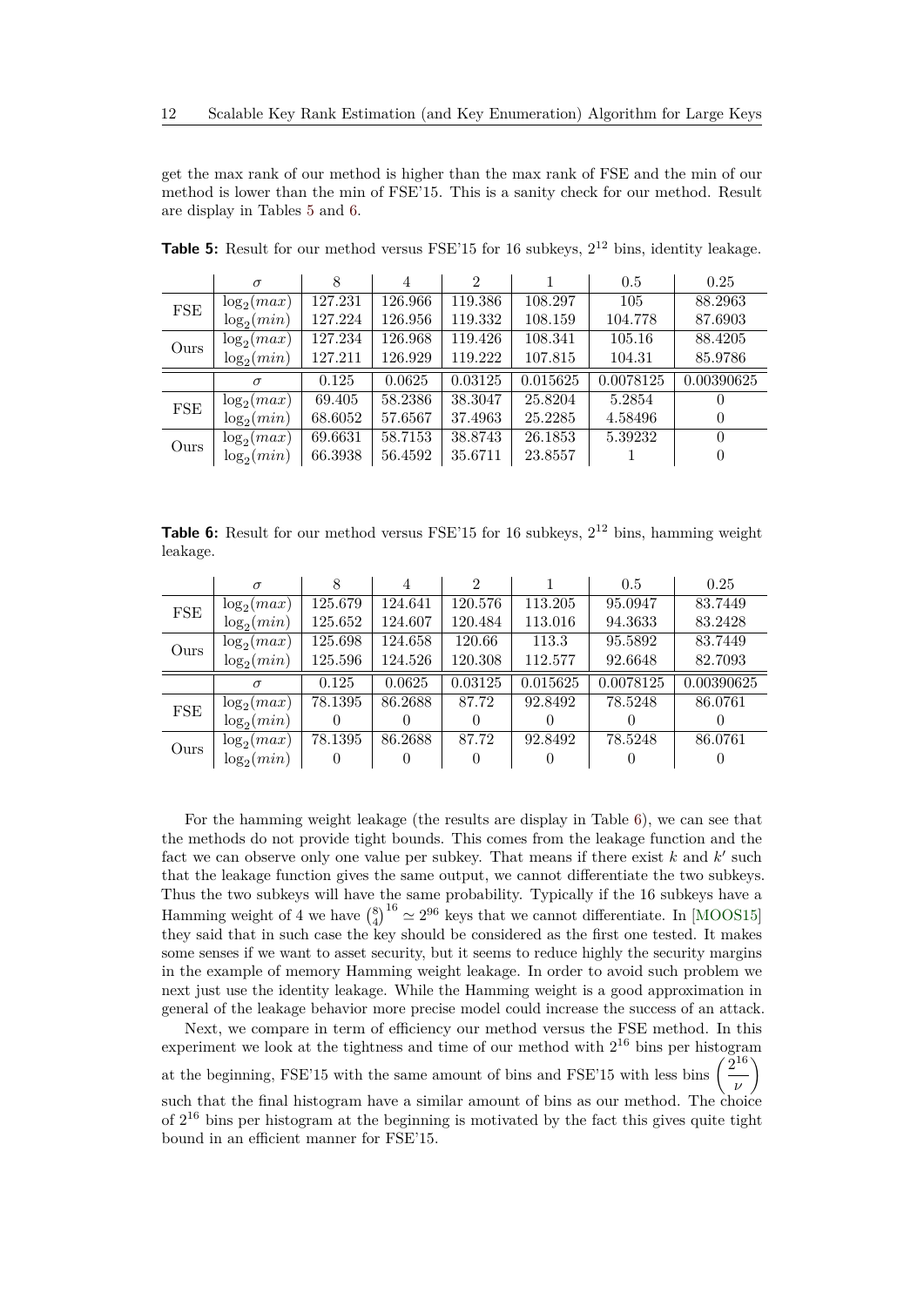

**Figure 5:** Execution time (left) and tightness of the bound (right) of Matlab implementations of the FSE'15 solution and ours for different sizes of keys (16 bits of precision) and an SNR of 8.

On the graph, we can see that the FSE'15 solution with a constant number of bins (2 <sup>16</sup>) have an execution time that grows faster than linearly, but it is the solution that offers the tightest bound. However, if we use FSE'15 with the same number of bins for the final histogram the solution is quite efficient but the tightness explodes for large keys. Our method seems to have a linear time complexity and a linear increase of the tightness in the size of the key.

### **4.2 Similar tightness**

We compare our method to the FSE'15 method to obtain similar tightness. We look at two levels of tightness 1 bit and 0*.*3 bit. To obtain similar tightness when the size of the key increase we need to increase the number of bins of the initial histograms. The results are plotted in Figure [6.](#page-12-0)

<span id="page-12-0"></span>

**Figure 6:** Execution time (left) and tightness of the bound (right) of Matlab implementations of the FSE'15 solution and ours for similar tightness.

The first observation we can make is that the tighter we want the rank estimation, the smallest is the ratio between the time gap between our method and FSE'15. Secondly, since we need to increase the number of bins of the initial histograms the time complexity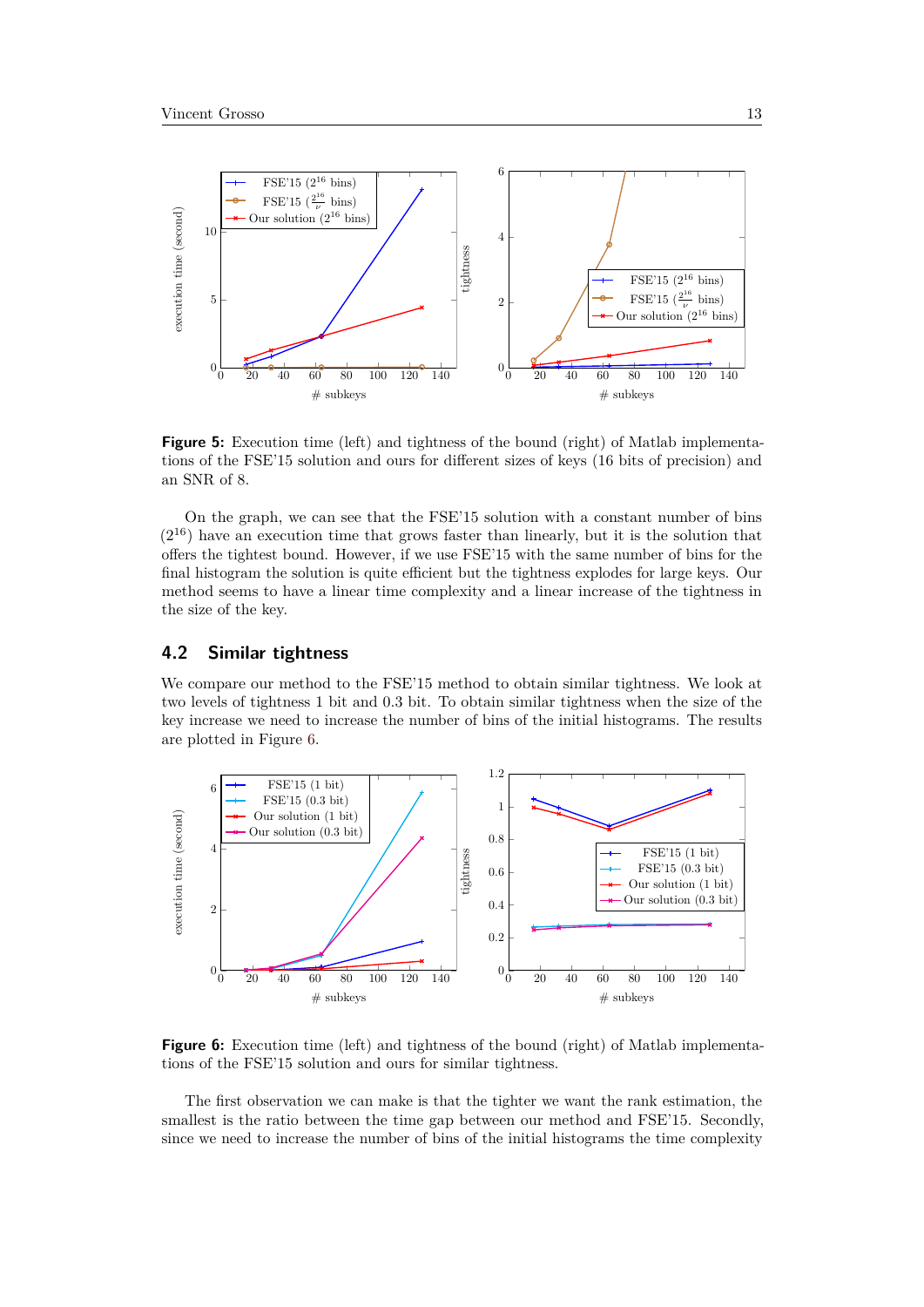grows faster than linearly even for our method. However, for a large number of subkeys our solution more efficient than the FSE'15 solution.

#### <span id="page-13-2"></span>**4.3 NTL implementation**

Matlab implementation of the solution has some limitations mainly due to the fact that large integers are stored in doubles. That means that bins cannot be higher than  $2^{1024}$ . Thus for large keys (>1024-bit), the implementation could lead to an incorrect result. To solve this problem Glowacz et al. [\[GGP](#page-16-2)<sup>+</sup>15] suggest to use Chinese remainder theorem. Another issue of using doubles instead of integers is that above 2 <sup>53</sup> not all integers are represented and thus some error could appear. In the same time, the CRT requires to compute several times the convolutions and thus impact the efficiency of the solutions.

To override these issues we implement our solution using a big integer library: the NTL library.<sup>[1](#page-13-0)</sup> We look at histograms starting with  $2^{12}$  and perform the convolution of : 16, 32, 64, 128, 256, 512 and 1024 histograms. For the classical FSE'15 method for the 128 convolutions and an initial number of bins  $2^{12}$  we get an error message saying that histograms where too large (the number of bins) to perform the convolution. The results are reported in the figure [7.](#page-13-1)

<span id="page-13-1"></span>

**Figure 7:** Execution time (left) and tightness of the bound (right) of NTL convolutions for histogram using FSE'15 method and ours, starting with histograms of  $2^{12}$  bins and SNR 8.

We can see that for the NTL implementation our method is more efficient even for small key size. The efficiency gap is probably due to the fact that the NTL implements several techniques for the convolution by using large coefficients and a small number of bins the NTL select to use the Schoenhage and Strassen [\[SS71\]](#page-17-8) rather than the CRT technique because it is more efficient in that case. Another remark is that for the FSE method the NTL seems less efficient than the Matlab implementation here also this is probably due to the underlying method to perform convolutions.

Finally, we can see that our method offer an efficient manner to calculate rank even for the case when the key is divided into 1024 subkeys.

#### **4.4 Comparison with CHES 2017**

At CHES 2017 Choudary and Popescu present an "impressively fast, scalable and tight security evaluation tools" [\[CP17\]](#page-16-3). Note that their tool does not calculate the rank of the key but the expected value of the rank. As pointed out in [\[MMOS16\]](#page-17-6) it is not clear how

<span id="page-13-0"></span><sup>1</sup> <. http://www.shoup.net/ntl/>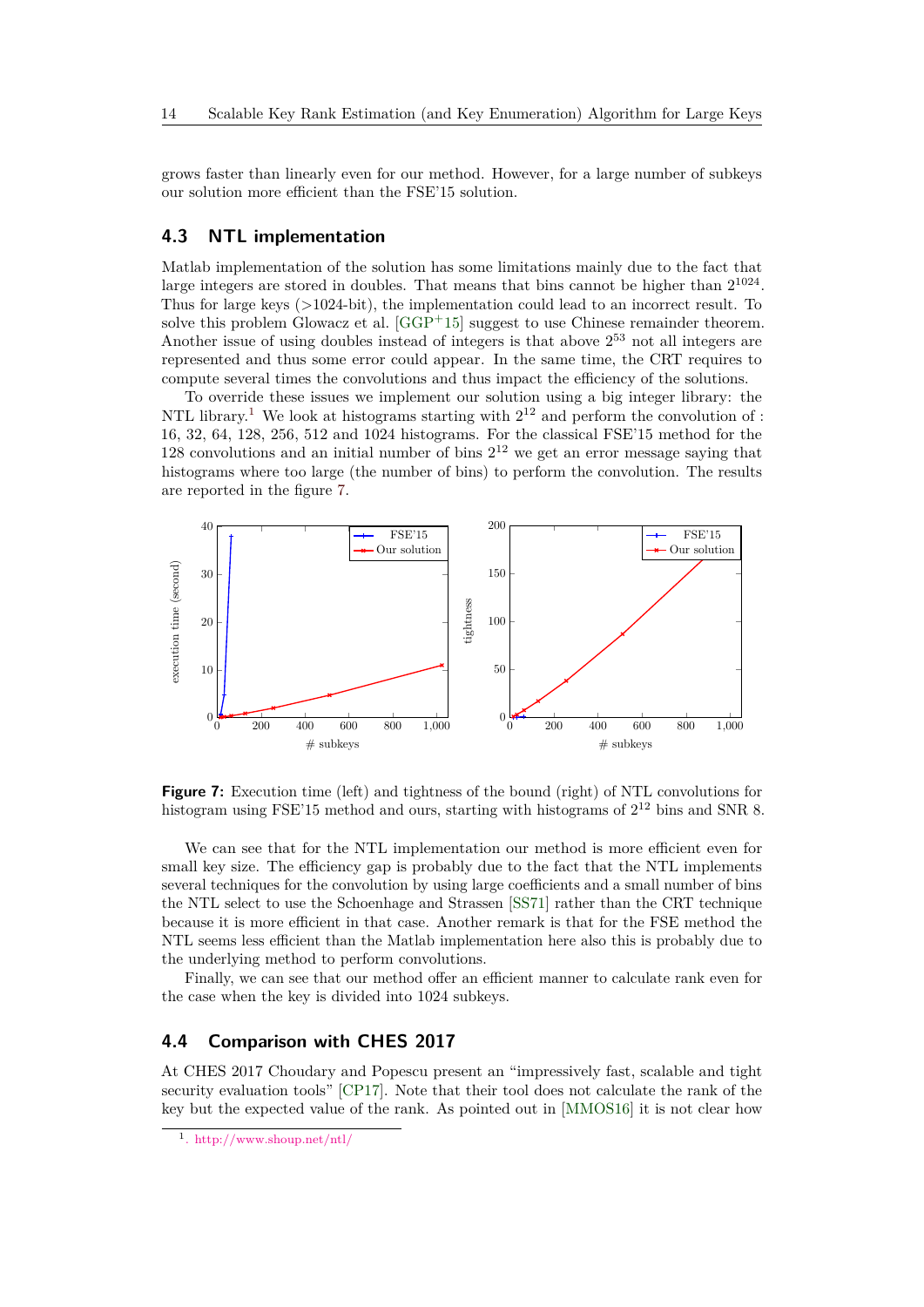to evaluate the power computation required to recover the key from the expected value of the rank.

However, we want to compare our method, the FSE'15 method and the CHES 2017 method in terms of efficiency/tightness. As the CHES 2017 do not offer parameters to tighten the bounds we play with the number of bins for FSE and our method to have similar tightness. The results are plotted in Figure [8.](#page-14-0)

<span id="page-14-0"></span>

**Figure 8:** Execution time (left) and tightness of the bound (right) of Matlab implementations of the FSE'15 solution and ours for similar tightness as CHES'17.

We can see that indeed the CHES'17 solution is quite efficient. In the same time, for such a tightness all solutions run in less than 100ms for 128 subkeys. For such bounds, it seems that the rank computation's time is not the bottleneck of an evaluation.

In CHES'17 Choudary et al. leave some figures as references for large key evaluation. For that, we use our C implementation describe in Subsection [4.3.](#page-13-2) To obtain tighter bounds. We choose to merge list of the 1024 lists of 8-bit probability. Thus we have 512 lists of 16-bit key candidates. We then use our technique with  $2^{13}$  bins. In such setting, we manage to obtain bound of tightness 30 bits in 48 seconds for average rank  $2^{5500}$ . Our method is less efficient/precise but we calculate different things.

## **5 Key enumeration**

We can apply similar idea as the backtracking used in [\[PSG16\]](#page-17-2). The idea of this paper is to first perform a construction step that is the three first steps of rank estimation. Then a backtracking of the solution is performed to recover the key candidates of each bin. Our technique speed up the construction phase of a solution like [\[PSG16\]](#page-17-2). In general, this step is negligible in such solution. So our solution seems to do not brings any major speed up of enumeration algorithms.

In Algorithm [1](#page-15-0) we describe our solution the adaptation of "decompose bin" of [\[PSG16\]](#page-17-2). We need to adapt the algorithm to the shape of our tree versus the tree they used (see Figure [4\)](#page-7-0). The modifications are the different conditions the if and the elseif (lines [1](#page-15-1) and [4\)](#page-15-2). The second adaptation came from the fact we have batching to take into account. The modifications for this part are in the else condition (lines [6\)](#page-15-3).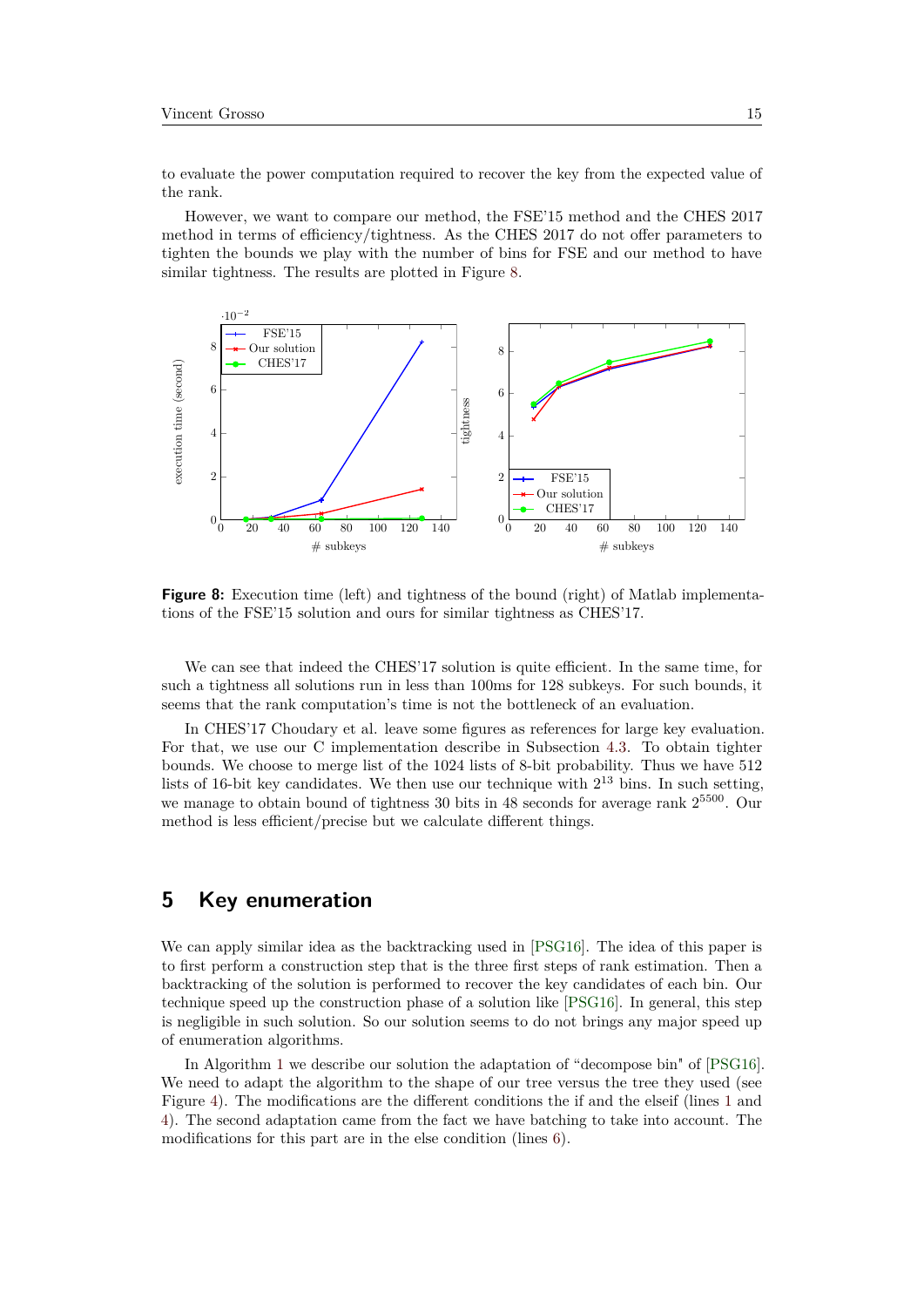#### <span id="page-15-0"></span>**Algorithm 1** Decompose bin

<span id="page-15-3"></span><span id="page-15-2"></span><span id="page-15-1"></span>**Require:** *H*: the structure containing all the histograms output by the construction step *ch* (current hist): the index of the current histogram of *H* we target  $x_{bin}$ : The bin index of  $H_{ch}$  we want to decompose. **Ensure:**  $k_f$ : A data structure containing the candidate keys. 1: **if**  $ch = 0$  **then** 2:  $k_f \leftarrow get(H_0, x_bin)$ 3:  $process(k_f)$ 4: **else if** *ch < ν* **then** 5:  $k_f \leftarrow get(H_{ch}, x_b in)$ 6: **else** 7:  $x \leftarrow sizeof(right\_son\_of(H_{ch}))$ 8: while  $(x \ge 0)$  and  $(x + sizeof(left\_son\_of(H_{ch})) \ge 2 \times x_{bin})$  do 9: **if** *right son*  $of(H_{ch})(x) > 0)$  and  $(left\_son\_of(H_{ch})(2 \times x_{bin} - x) > 0$  or  $left\_son\_of(H_{ch})(2 \times x_{bin} - x + 1)$  >)0 **then** 10: *Decomposebin*(*right*\_*son*\_*of*(*Hch*)*, x, H, kf*) 11: **if** left son of  $(H_{ch})(2 \times x_{bin} - x) > 0$  then 12: *Decomposebin*(*left son*  $of(H_{ch})$ *,*  $2 \times x_{bin} - x$ *, H, kf*) 13: **end if** 14: **if**  $left\_son\_of(H_{ch})(2 \times x_{bin} - x + 1) > 0$  then 15: *Decomposebin*(*left\_son\_of*( $H_{ch}$ ),  $2 \times x_{bin} - x + 1$ ,  $H, kf$ ) 16: **end if** 17: **end if** 18:  $x \leftarrow x-1$ 19: **end while** 20: **end if** 21: **return**

Our enumeration algorithm has an advantage over the previous Poussier et al. when memory needed to store histograms is too large.

## **6 Conclusion**

This paper presents a simple trick to reduce the cost of rank estimation for a large number of subkeys based on the rank estimation of [\[GGP](#page-16-2)<sup>+</sup>15]. It can be applied to evaluate security against side-channel of cryptographic implementation that uses large keys. Our solution has the advantage to have a linear complexity in the number of subkeys. Another advantage of keeping the number of bin "small" with large coefficient is that the method for convolution used could vary and for example some techniques as the Schoenhage and Strassen [\[SS71\]](#page-17-8) could be more efficient than the CRT method for such a case. Our method allows to estimate efficiently rank of the key thanks to the tight bounds we manage to evaluate. Finally, our algorithm could be used as a construction phase for an enumeration algorithm. This algorithm could be useful when the number of subkeys if large and thus classical enumeration algorithm required a large amount of memory. Finally, our error bound estimation could be applied to other cases, in particular we can look at not equally sized histograms.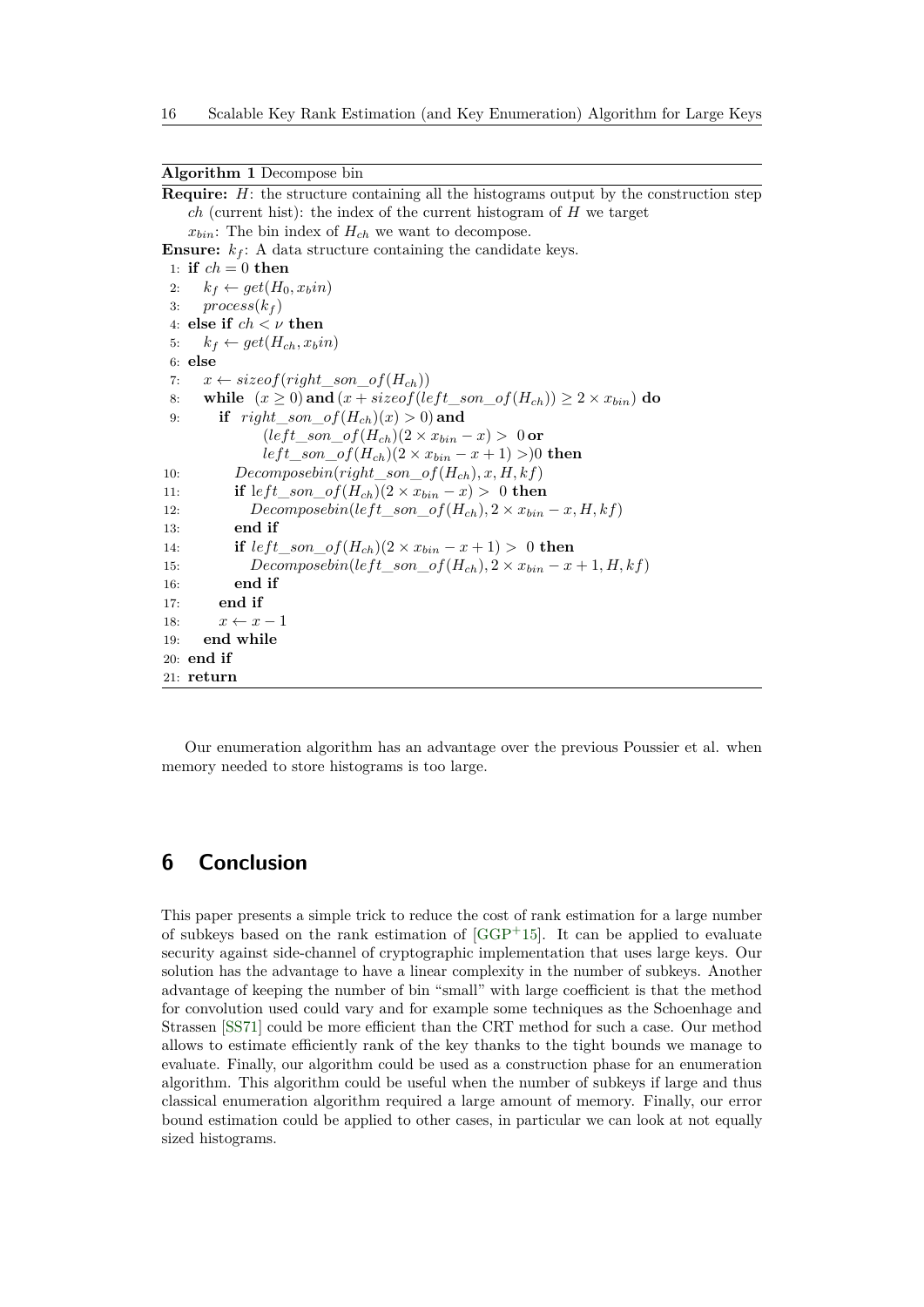## **References**

- <span id="page-16-5"></span>[BKM<sup>+</sup>15] Andrey Bogdanov, Ilya Kizhvatov, Kamran Manzoor, Elmar Tischhauser, and Marc Witteman. Fast and memory-efficient key recovery in side-channel attacks. In Orr Dunkelman and Liam Keliher, editors, *Selected Areas in Cryptography - SAC 2015 - 22nd International Conference, Sackville, NB, Canada, August 12- 14, 2015, Revised Selected Papers*, volume 9566 of *Lecture Notes in Computer Science*, pages 310–327. Springer, 2015.
- <span id="page-16-1"></span>[BLvV15] Daniel J. Bernstein, Tanja Lange, and Christine van Vredendaal. Tighter, faster, simpler side-channel security evaluations beyond computing power. *IACR Cryptology ePrint Archive*, 2015:221, 2015.
- <span id="page-16-3"></span>[CP17] Marios O. Choudary and P. G. Popescu. Back to massey: Impressively fast, scalable and tight security evaluation tools. In Wieland Fischer and Naofumi Homma, editors, *Cryptographic Hardware and Embedded Systems - CHES 2017 - 19th International Conference, Taipei, Taiwan, September 25-28, 2017, Proceedings*, volume 10529 of *Lecture Notes in Computer Science*, pages 367–386. Springer, 2017.
- <span id="page-16-4"></span>[CPS16] Marios O. Choudary, Romain Poussier, and François-Xavier Standaert. Scorebased vs. probability-based enumeration - A cautionary note. In Orr Dunkelman and Somitra Kumar Sanadhya, editors, *Progress in Cryptology - INDOCRYPT 2016 - 17th International Conference on Cryptology in India, Kolkata, India, December 11-14, 2016, Proceedings*, volume 10095 of *Lecture Notes in Computer Science*, pages 137–152, 2016.
- <span id="page-16-7"></span>[DFS15] Alexandre Duc, Sebastian Faust, and François-Xavier Standaert. Making masking security proofs concrete - or how to evaluate the security of any leaking device. In Elisabeth Oswald and Marc Fischlin, editors, *Advances in Cryptology - EUROCRYPT 2015 - 34th Annual International Conference on the Theory and Applications of Cryptographic Techniques, Sofia, Bulgaria, April 26-30, 2015, Proceedings, Part I*, volume 9056 of *Lecture Notes in Computer Science*, pages 401–429. Springer, 2015.
- <span id="page-16-6"></span>[DW17] Liron David and Avishai Wool. A bounded-space near-optimal key enumeration algorithm for multi-subkey side-channel attacks. In Helena Handschuh, editor, *Topics in Cryptology - CT-RSA 2017 - The Cryptographers' Track at the RSA Conference 2017, San Francisco, CA, USA, February 14-17, 2017, Proceedings*, volume 10159 of *Lecture Notes in Computer Science*, pages 311–327. Springer, 2017.
- <span id="page-16-2"></span>[GGP<sup>+</sup>15] Cezary Glowacz, Vincent Grosso, Romain Poussier, Joachim Schüth, and François-Xavier Standaert. Simpler and more efficient rank estimation for side-channel security assessment. In Gregor Leander, editor, *Fast Software Encryption - 22nd International Workshop, FSE 2015, Istanbul, Turkey, March 8-11, 2015, Revised Selected Papers*, volume 9054 of *Lecture Notes in Computer Science*, pages 117–129. Springer, 2015.
- <span id="page-16-0"></span>[LYS<sup>+</sup>15] Junrong Liu, Yu Yu, François-Xavier Standaert, Zheng Guo, Dawu Gu, Wei Sun, Yijie Ge, and Xinjun Xie. Small tweaks do not help: Differential power analysis of MILENAGE implementations in 3G/4G USIM cards. In Günther Pernul, Peter Y. A. Ryan, and Edgar R. Weippl, editors, *Computer Security - ESORICS 2015 - 20th European Symposium on Research in Computer Security, Vienna, Austria, September 21-25, 2015, Proceedings, Part I*, volume 9326 of *Lecture Notes in Computer Science*, pages 468–480. Springer, 2015.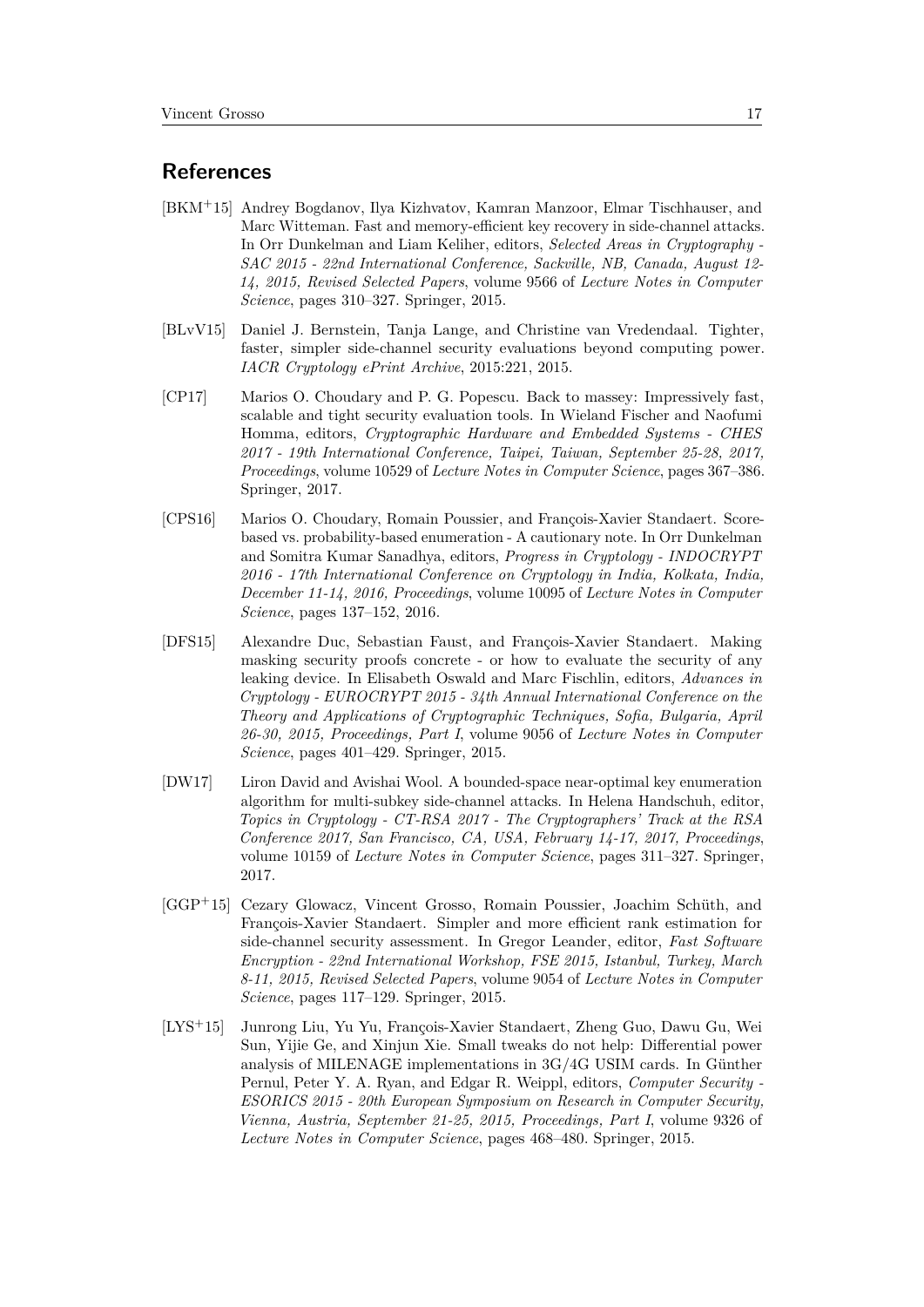- <span id="page-17-6"></span>[MMOS16] Daniel P. Martin, Luke Mather, Elisabeth Oswald, and Martijn Stam. Characterisation and estimation of the key rank distribution in the context of side channel evaluations. In Jung Hee Cheon and Tsuyoshi Takagi, editors, *Advances in Cryptology - ASIACRYPT 2016 - 22nd International Conference on the Theory and Application of Cryptology and Information Security, Hanoi, Vietnam, December 4-8, 2016, Proceedings, Part I*, volume 10031 of *Lecture Notes in Computer Science*, pages 548–572, 2016.
- <span id="page-17-4"></span>[MMOS17] Daniel P. Martin, Ashley Montanaro, Elisabeth Oswald, and Dan J. Shepherd. Quantum key search with side channel advice. *IACR Cryptology ePrint Archive*, 2017:171, 2017.
- <span id="page-17-0"></span>[MOOS15] Daniel P. Martin, Jonathan F. O'Connell, Elisabeth Oswald, and Martijn Stam. Counting keys in parallel after a side channel attack. In Tetsu Iwata and Jung Hee Cheon, editors, *Advances in Cryptology - ASIACRYPT 2015 - 21st International Conference on the Theory and Application of Cryptology and Information Security, Auckland, New Zealand, November 29 - December 3, 2015, Proceedings, Part II*, volume 9453 of *Lecture Notes in Computer Science*, pages 313–337. Springer, 2015.
- <span id="page-17-7"></span>[OP11] David Oswald and Christof Paar. Breaking mifare DESFire MF3ICD40: power analysis and templates in the real world. In Bart Preneel and Tsuyoshi Takagi, editors, *Cryptographic Hardware and Embedded Systems - CHES 2011 - 13th International Workshop, Nara, Japan, September 28 - October 1, 2011. Proceedings*, volume 6917 of *Lecture Notes in Computer Science*, pages 207–222. Springer, 2011.
- <span id="page-17-5"></span>[PGS15] Romain Poussier, Vincent Grosso, and François-Xavier Standaert. Comparing approaches to rank estimation for side-channel security evaluations. In Naofumi Homma and Marcel Medwed, editors, *Smart Card Research and Advanced Applications - 14th International Conference, CARDIS 2015, Bochum, Germany, November 4-6, 2015. Revised Selected Papers*, volume 9514 of *Lecture Notes in Computer Science*, pages 125–142. Springer, 2015.
- <span id="page-17-2"></span>[PSG16] Romain Poussier, François-Xavier Standaert, and Vincent Grosso. Simple key enumeration (and rank estimation) using histograms: An integrated approach. In Benedikt Gierlichs and Axel Y. Poschmann, editors, *Cryptographic Hardware and Embedded Systems - CHES 2016 - 18th International Conference, Santa Barbara, CA, USA, August 17-19, 2016, Proceedings*, volume 9813 of *Lecture Notes in Computer Science*, pages 61–81. Springer, 2016.
- <span id="page-17-8"></span>[SS71] Arnold Schönhage and Volker Strassen. Schnelle multiplikation großer zahlen. *Computing*, 7(3-4):281–292, 1971.
- <span id="page-17-3"></span>[VGRS12] Nicolas Veyrat-Charvillon, Benoît Gérard, Mathieu Renauld, and François-Xavier Standaert. An optimal key enumeration algorithm and its application to side-channel attacks. In Lars R. Knudsen and Huapeng Wu, editors, *Selected Areas in Cryptography, 19th International Conference, SAC 2012, Windsor, ON, Canada, August 15-16, 2012, Revised Selected Papers*, volume 7707 of *Lecture Notes in Computer Science*, pages 390–406. Springer, 2012.
- <span id="page-17-1"></span>[VGS13] Nicolas Veyrat-Charvillon, Benoît Gérard, and François-Xavier Standaert. Security evaluations beyond computing power. In Thomas Johansson and Phong Q. Nguyen, editors, *Advances in Cryptology - EUROCRYPT 2013, 32nd Annual International Conference on the Theory and Applications of*